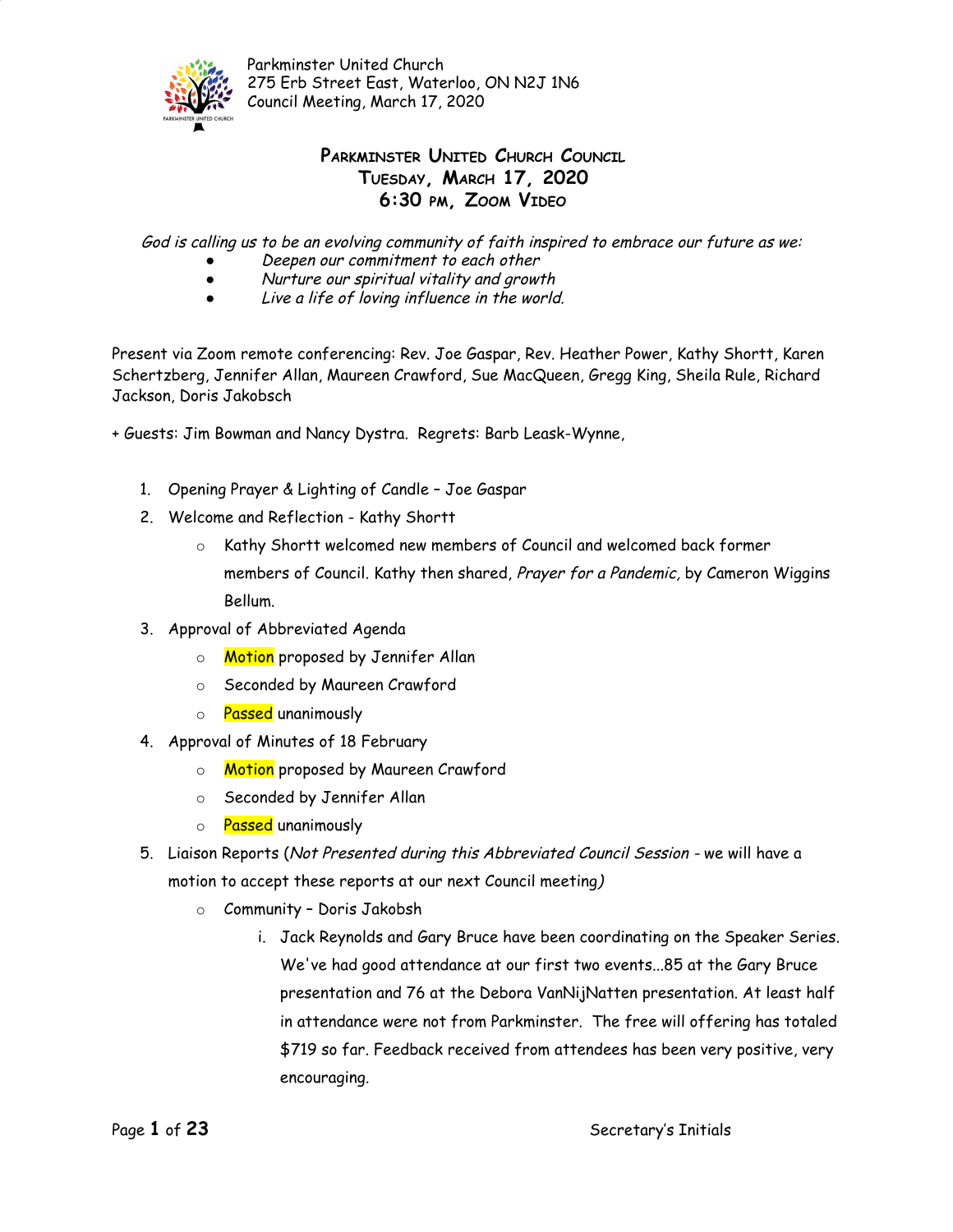

- ii. A wide range of communication efforts is being used--church and personal facebook pages; the church website, bulletin and What's Up; the Record's Community Calendar; the email notice that the Laurier Centre sends out regarding it's speaker events; a notice send to ten other local churches for communication to their members; and an email blast that Jack sends to more than one hundred people. In addition, for the March 29 presentation, flyers will be distributed in the neighbourhood and to a number of other churches.
- iii. John Milloy's March 29 presentation The Role of Faith in Political Discourse has been postponed because of coronavirus precautions; John has agreed to rebook in the future.
- iv. Three speakers (two from Parkminster) have been booked for the Sept Nov period:
	- 1. U of W Prof Doris Jakobsh on Women in World Religions
	- 2. U of W Prof Gerry Boychuk on The U.S. Presidential Election
	- 3. WLU Prof Blaine Chiasson on Should We Be Afraid of China?
- o Development Maureen Crawford
	- i. (Not Presented during this Abbreviated Council Session)
- o Connections Sheila Rule: (Not Presented during this Abbreviated Council Session)
	- i. Baptism on April 19<sup>th</sup>, 2020 Fyfe Magni Bonnah Adamson will be baptized. The Very Reverend the Lois M. Wilson, the child's great grandmother, will take part in the service.
	- ii. Police Check requirements for volunteers instructions have been sent to appropriate committees. Police checks will need to be updated every three years.
	- iii. Lunch Bunch initiative to be reinstated under the leadership of Norma Hutton. All will be welcome to attend.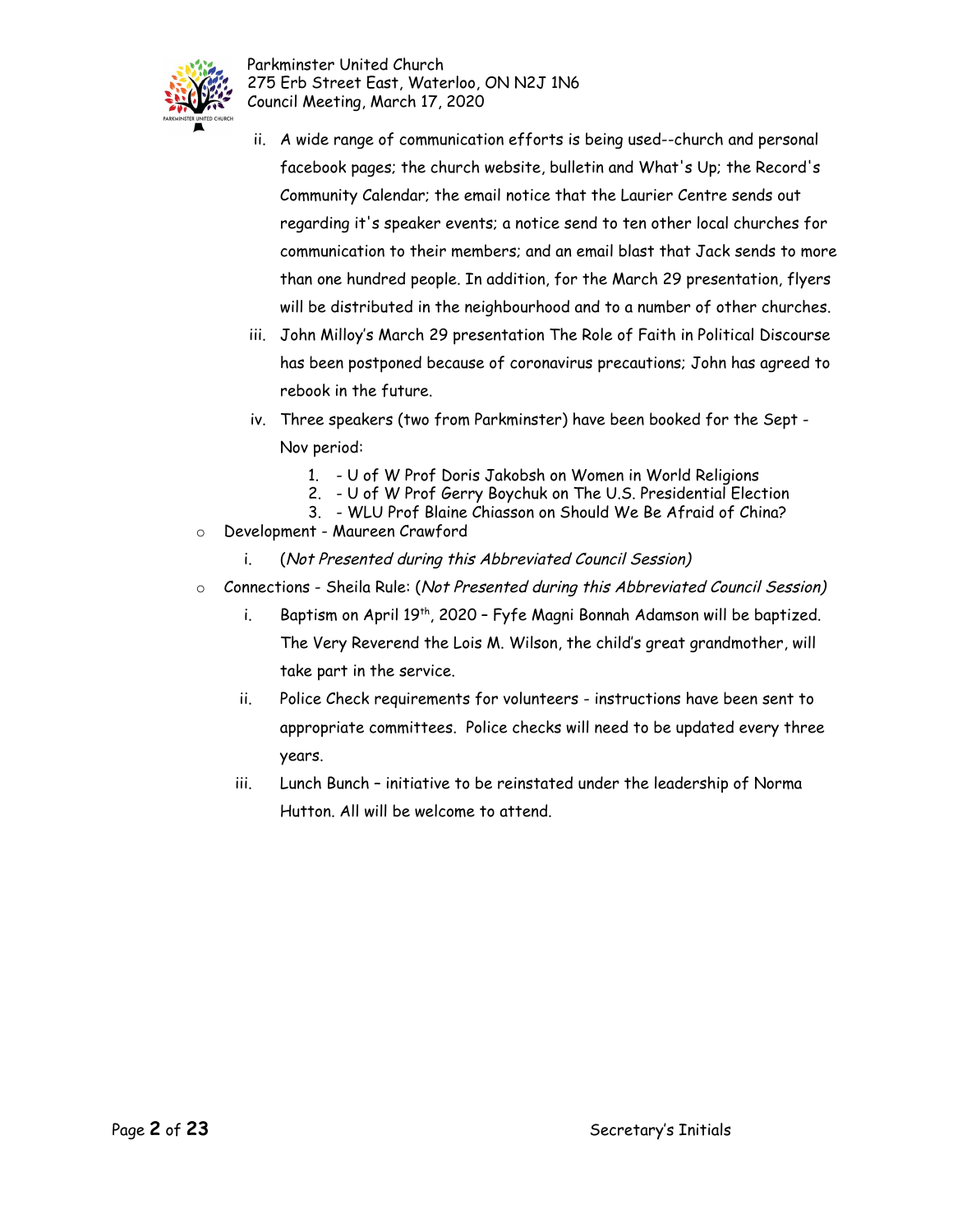

#### 6. **BUSINESS ARISING FROM THE MINUTES**

- i. Resettlement Committee Nancy Dykstra/Jim Bowman: The arrival of our new Syrian refugee family is delayed by the Covid-19 travel ban; however, this does give us a chance to resolve a financial problem that has arisen through a misunderstanding of our financial funds available for their settlement. As is explained in Appendix 1, a report by Nancy Dykstra and Jim Bowman, the RSC thought that there was about \$30,000 in a fund for Siham and about \$12,000 in a fund for Fadi. However, when Jim contacted the treasurer, it turned out that there was only one fund for Siham with an amount of \$30,467. The missing funds were used to provide extra support to the Al Mohammad family as the relationship was formally ending. Jim and Nancy laid out some possible solutions to help resolve this issue. Members of the Resettlement Committee have already pledged between \$5000-\$6000. We could ask for some funding from Outreach and we could also ask for some funding from the Parkminster Memorial fund. Discussion and a formal request to Council will be made in due course
- ii. to restore the \$12,000 fund for Fadi, which is a requirement of his settlement.

#### 7. **NEW BUSINESS**

- I. Parkminster Computer Kathy Shortt/Gregg King: Parkminster computer was attacked (encrypted) with Ransomware. Financial, email and some other files have been restored. We are now storing our files on the cloud. Fortunately, tax receipts were completed beforehand as well as the CRA submission. The 2019 balance sheet has been restored but there is no financial data from before 31 December 2019. Committee chairs will be asked to submit their historical files at a later date.
- II. Men's Bocce Ball Kathy Shortt: see Appendix 2 (for information only; no discussion)
- iii. EDGE Document Kathy Shortt: see Appendix 3 (for information only; no discussion)
- iv. Financial Report Gregg King: see Appendices 4 & 5 (for information only; no discussion)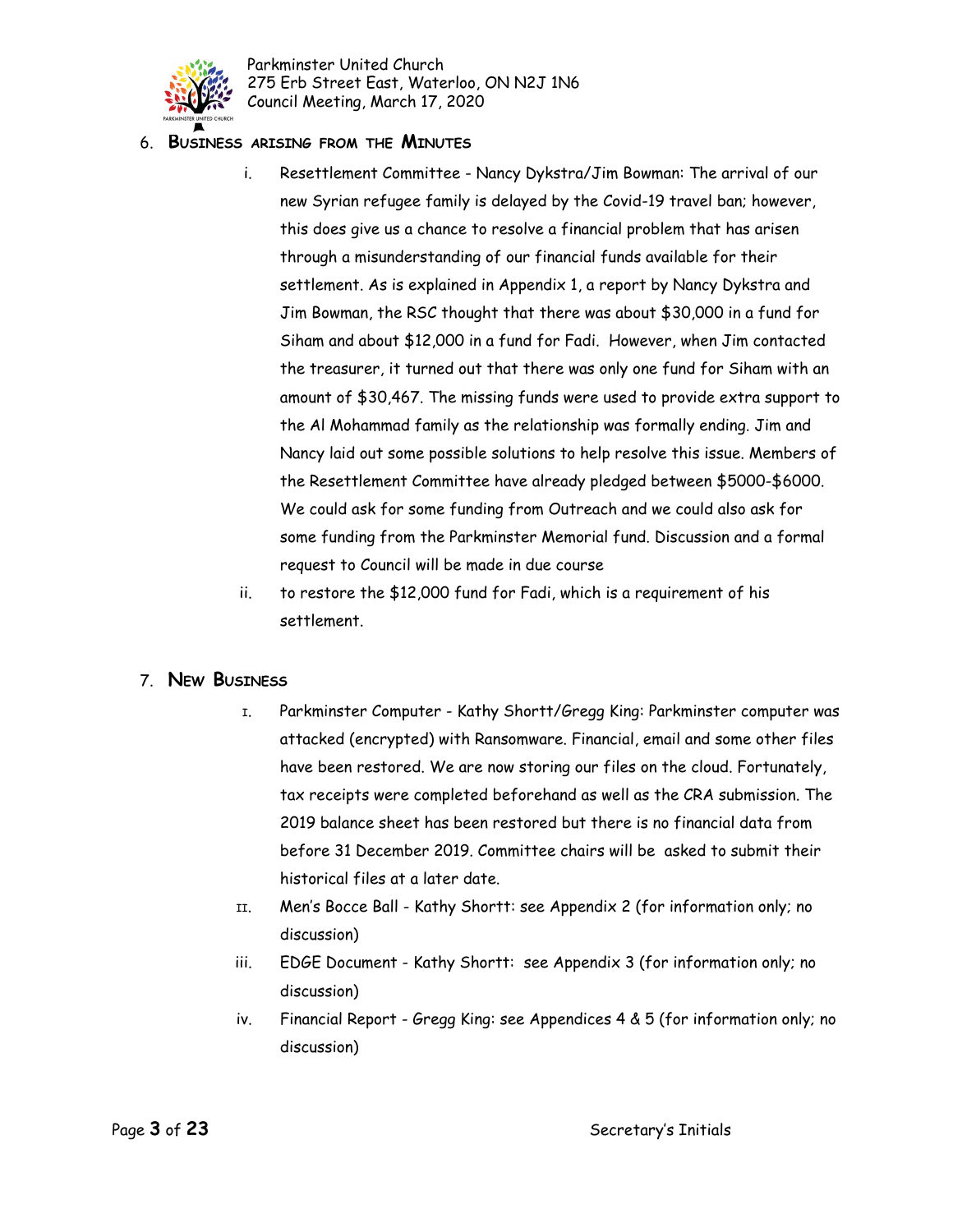

- v. Signing Authority Motions Kathy Shortt
	- o The following signing authority resolutions were approved at the March 16 meeting of the Parkminster United Council.
		- $\vee$  THAT Gregg King and Richard Jackson be added to the list of those with signing authority for Parkminster United Church documents requiring such authority, and with respect to the Parkminster chequing and savings accounts at Your Neighbourhood Credit Union.
		- ✔ THAT Maedith Radlein and Kathy Hagedorn-Hehl be removed from the list of those with signing authority for Parkminster United Church documents requiring such authority, and with respect to the Parkminster chequing and savings accounts at Your Neighbourhood Credit Union.
- vi. COVID 19: **see Covid-19 Recommendations & Action items that follow:**

MOTION: Karen Schertzberg moved that these COVID-19 recommendations be adopted, seconded by Greg King and passed unanimously.

## **COVID-19 Response Recommendations to Council March 17, 2020**

*Prepared by Maureen Crawford, Mark Dunbar, Rev. Joe Gaspar, Rev. Heather Power, Kathy Shortt*

## **Background**

The spread of the COVID-19 virus is now a pandemic that has necessitated measures by public health agencies to limit it's spread. The latest recommendations among other things include, vigilance around hygiene and contact to prevent the spread of the virus to vulnerable populations, social distancing of two arm lengths and a limit on gatherings to no more than 50 people. As a Council it is our responsibility to consider the impact on the life of the congregation and implement measures that are in line with public health recommendations. In order to provide Council a basis from which to work, a small group from Council and Mark Dunbar from the Property Committee gathered to consider the issues and provide recommendations. In this work the group agreed to be guided by the following values;

- Prevention and Safety
- Compassion
- Community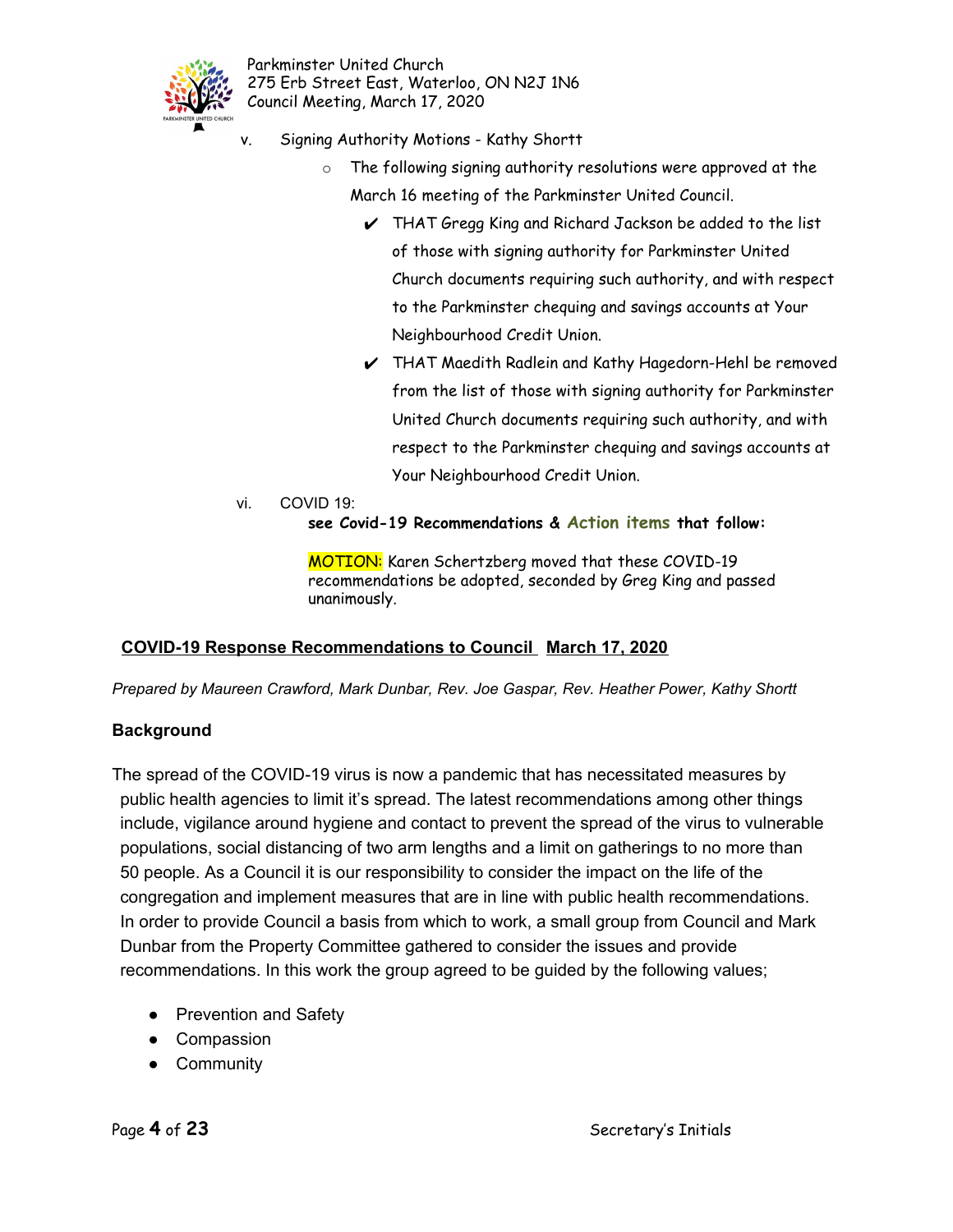

## **Recommendations-Use of the Building and Staffing**

- It is recommended that all Church activities (including worship) and rentals (except the Sustainable Market) will be cancelled until April 5th 2020. This is to be reviewed prior to this date and updated as need be.
- It is recommended that the Sustainable Market be an exception to the proposed cancellation policy as they are providing a vital service. Purchasing and paying for groceries online is a safe way to shop. Last week the SM prepacked all the groceries so that customers did not have to touch anything. We are asking the SM to deliver the food to customers so that only the SM employees will be in the gym.
- It is recommended (with his consultation) that our Custodian, Allen Switzer be asked to do a deep clean of the areas used by the SM. This should be doable within the current hours allocated to the position given the significant reduction in the overall use of the building.
- **●** It is recommended, after consultation with Melanie Chisholm, that our Administrative Assistant work from home. In doing so she will check voicemail regularly and return calls. Steps are being taken to allow Melanie to access her office computer remotely. Melanie has volunteered to check for mail once per week. **Once per week may not be sufficient, will need to check with Jack Reynolds on frequency and Bert Blackburn on whether the mailbox has a lock.**
- It is recommended that one person be designated to do the work that must be done in the office for the ongoing financial administration of the church.
- It is recommended that all key holders, save for the SM, staff and a designated finance representative refrain from entering the building **as much as possible. Kathy will communicate with the office the need for flexibility in regards to building entry.**
- It is recommended a sign be placed on one of the front doors stating that **there is restricted access to the building**. **If a key holder (except for staff, the designated finance person or the Sustainable Market) needs to get into the building they are to contact a Parkminster representative. A sign in and out clipboard will be placed by the front door that key holders are asked to fill in upon entry and exit. Hand sanitizer will also be placed there for use upon entry and exit from the building. Key holders will be contacted about this policy**

## **Recommendation-Worship**

● Joe, Heather and Neil will work together to develop web-based worship, possibly in a format such as Zoom that allows people to come together remotely either by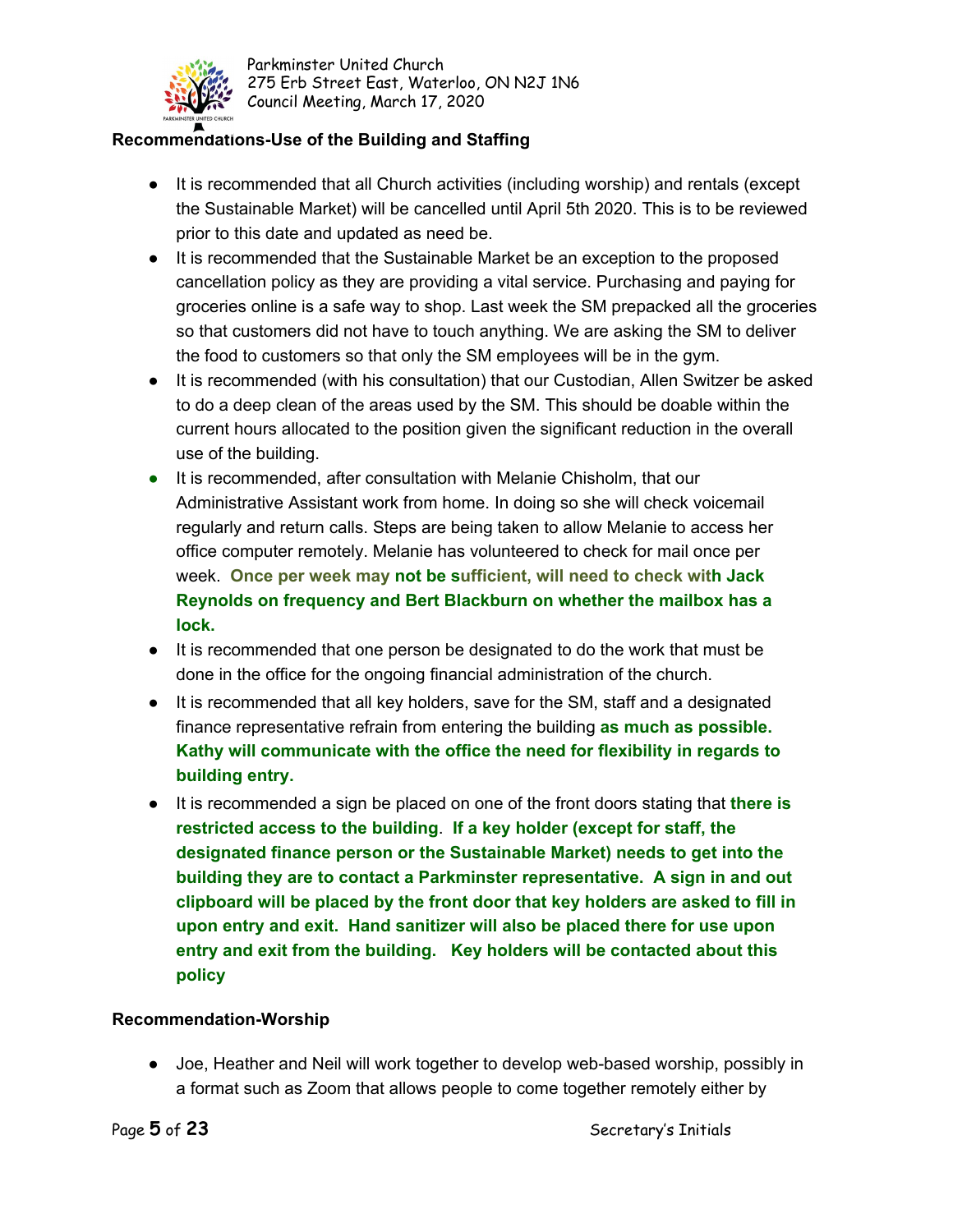

internet or telephone. A worship service will take place at the regular Sunday morning worship time. This will be a time of experimentation with adjustments made along the way. **Joe and Heather will look into the possibility of recording the service for the purposes of posting it online.**

#### **Recommendations-Pastoral Care**

- It is recommended that no in-person pastoral care take place amongst staff and volunteers. The exception being for staff caring for someone in a palliative care situation or other extremely urgent situations necessitating in-person care. In such cases staff would implement all public health advice pertaining to such a visit.
- It is recommended that 2x2 visitors increase the frequency of contact with their visitees via telephone and other remote ways of contact.
- It is recommended that ministry staff proactively contact those who may not have a 2x2 visitor but might be deemed vulnerable by virtue of isolation. As well the congregation will be encouraged to reach out to one another and update ministers (with permission) where extra support might be needed.
- It is recommended that a system be developed to aid those who have limited supports, are shut-in and may have trouble obtaining such things as groceries and other supplies.
- **It is recommended that no in-person committee meetings take place at this time. If committees are to meet they are to use remote technology to do so.**

## **Recommendation-Finances**

With the cessation of in-person worship and most rentals, Parkminster will suffer financially. It is estimated that \$2,000.00 per month will be lost in rental income alone.

● It is recommended that in the context of a pastoral letter to the congregation addressing the current situation that mention be made of the need to continue to support the ministry of Parkminster for those that are not on PAR by mailing in offering, donating through the link on the website or signing up for PAR.

## **Recommendation-Monitoring and Adjusting**

It is recommended that a COVID-19 Working Group be formed to monitor the ministry and administration of the church during this time and make/suggest adjustments as needed. This group would meet weekly to support staff, share/solicit feedback and evaluate the ministry and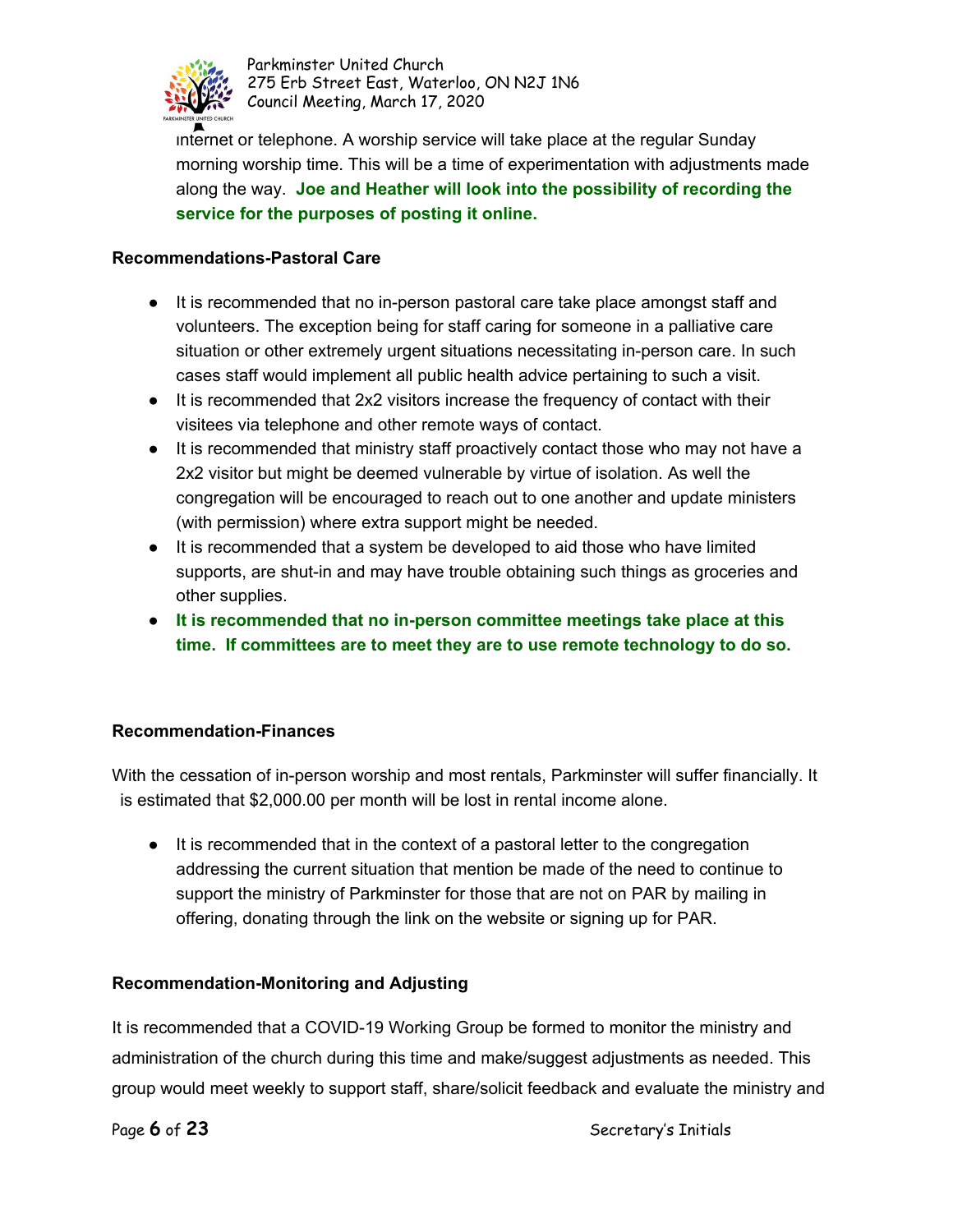

administration during this time. The group would consist of the Executive of Council (Chair, Vice-Chair, Secretary, Treasurer, 2 Ministers). If a member of the Executive cannot not participate or if a member of Council felt strongly about being a part of this group the membership could be adjusted. **Karen Schertzberg volunteered to replace Gregg King. Sheila Rule volunteered to serve to provide a pastoral care perspective. It was suggested that having a medical perspective on this committee might be important and that Barb Wynne could be asked. Sheila Rule stated that if Barb agrees, Sheila would step down as Barb could also provide the pastoral care perspective.**

\_\_\_\_\_\_\_\_\_\_\_\_\_\_\_\_\_\_\_\_\_\_\_\_\_\_\_\_\_\_\_\_\_\_\_\_\_\_\_\_\_\_\_\_\_\_\_\_\_\_\_\_\_\_\_\_\_\_\_\_\_\_\_\_\_\_\_\_\_\_\_\_\_

vii. A.O.B. viii. Closing Prayer

NEXT MEETING: APRIL 21, 2019 at 6:30 p.m.

Kathy Shortt, Chair **Richard Jackson, Secretary** 

## APPENDICES

- 1: Resettlement Finances
- 2: Bocce Report to Council
- 3: EDGE: A Network for Ministry Development
- 4: Balance Sheet (29 February 2020)
- 5: Profit & Loss Statement (January February, 2020)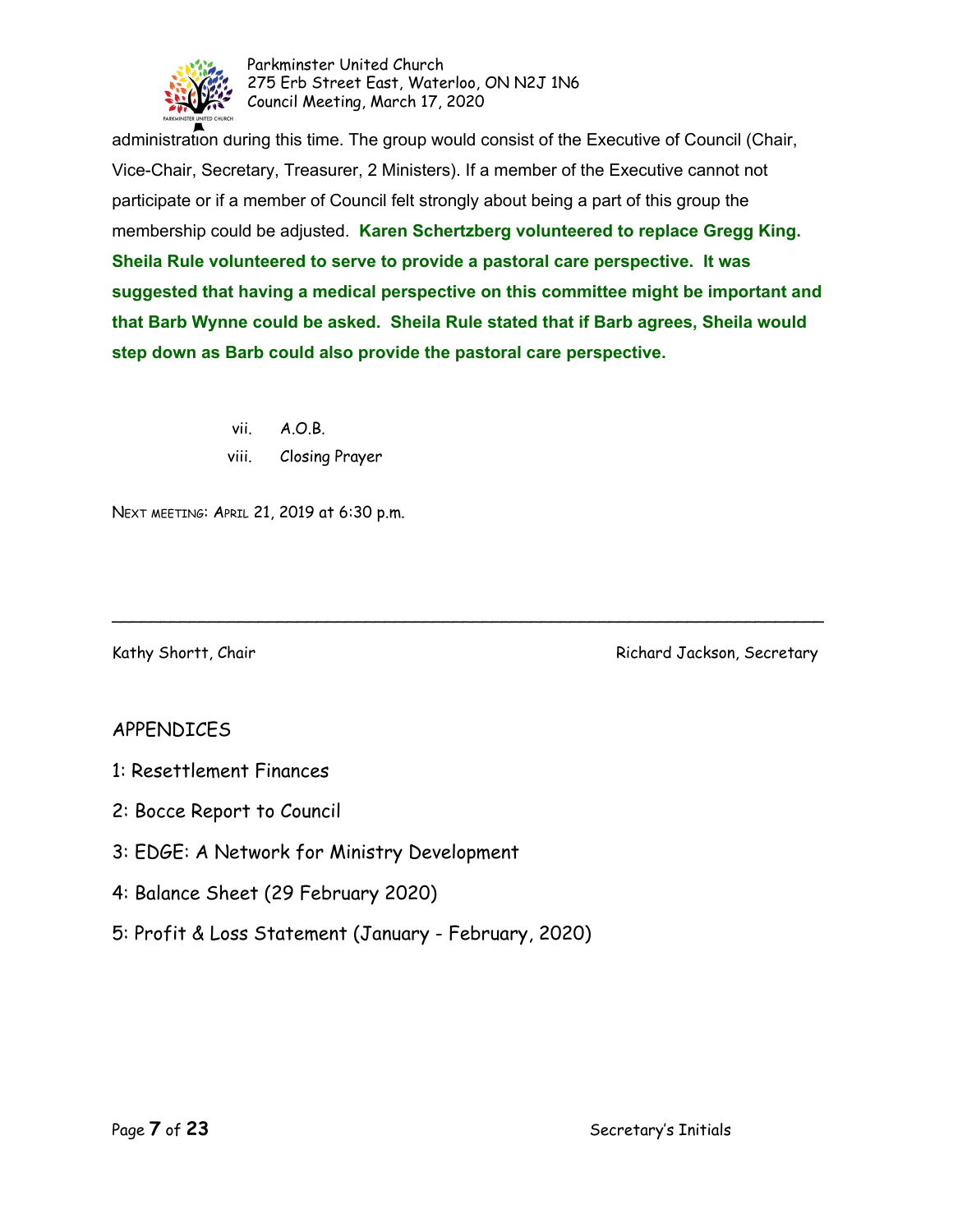

## **Appendix 1: Resettlement Finances**

**In preparation for the February meeting of the Resettlement Committee (RSC), one of my tasks was to find out the exact amount of money that was in the funds for Siham and Fadi. The understanding of RSC was that there was about \$30000 in a fund for Siham and about \$12000 in a fund for Fadi. However, when I contacted the treasurer, it turned out that there was only one fund for Siham with an amount of \$30467.**

**In June 2019, as our formal relationship with the Al Mohammads was coming to an end, the RSC used most of their remaining funds to:**

- **· help restore the rental property to a saleable condition;**
- **· help with moving and housing costs, and to**
- **· contribute to the family RESP.**

**A small amount of money was kept for any more incidental costs. At the end of 2019, these remaining funds were transferred to the fund for Siham. That fund has just enough in it now to cover minimum requirements for that sponsorship commitment. So where were the funds for Fadi?**

**This is the motion that was passed at the Congregational meeting in February 2018:**

**That PUC approve another refugee sponsorship and undertake to sponsor Siham Ali Al Mohamad, her seven children and nephew Fadi Al Mohamad, as refugees through the United Church of Canada with <sup>a</sup> commitment by Parkminster to provide financial, practical and emotional support to the family for <sup>a</sup> minimum of one year from the date of their arrival in Canada. , including the establishment of <sup>a</sup> fund for at least \$42000 with \$30000 of that amount generated through fundraising initiatives and <sup>a</sup> further \$12000 to be drawn from the existing re-settlement fund.**

**We suffered a collective memory lapse and made a collective error when instead, we used the existing resettlement fund to provide extra support to the Al Mohammads as the relationship was formally ending. We ask for forgiveness. How do we fix this problem?**

**The RSC is meeting Monday evening (March 16). Part of the agenda will continue a conversation about exactly that question – what can we do to restore the \$12000 we need for Fadi? We plan to bring some options to Council on Tuesday evening.**

**Respectfully,**

**Jim Bowman and Nancy Dykstra**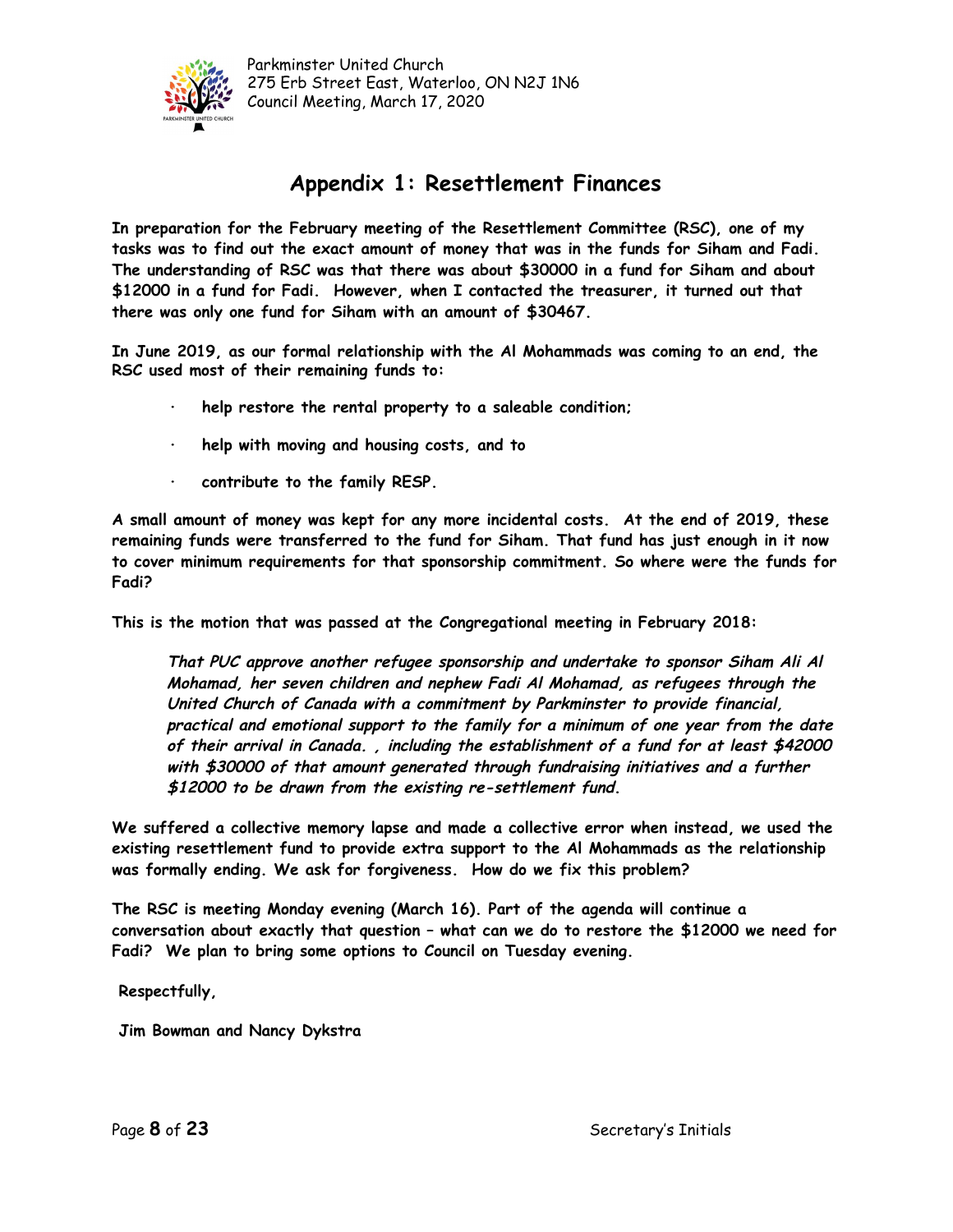

## **Appendix 2: Bocce Report to Council**

**Report provided by: Men's Club/pop up**

**March 17 th 2020**

**Bocce for All application**

**Council approved an application to Service Canada for a Community Bocce league, in 2019. The submission was given approval by Service Canada in late February and an amount of \$23,900, was awarded to Parkminster to establish a community bocce league based at Parkminster.**

**The funds provided by Service Canada will be used for the following:**

- **1. Purchasing bocce equipment**
- **2. Website enhancements to include the league, scheduling etc.**
- **3. Marketing**
- **4. Storage for equipment**
- **5. Miscellaneous supplies related to the program**

**The Men's Club will be the administrators of the program and will oversee the scheduling and administration of the funds.**

**The Property Committee will be actively involved in the setup, specifically around the storage aspect of the equipment and how that will look.**

**There will be a more in-depth update on the program and next steps, in the next report to council.**

**This is a great community outreach that has the potential for bringing more outside groups into Parkminster thus enhancing our commitment to our neighbourhood and regional partners.**

**Please stand by for further information in the weeks to come.**

**Bruce Mutton**

**Project Coordinator**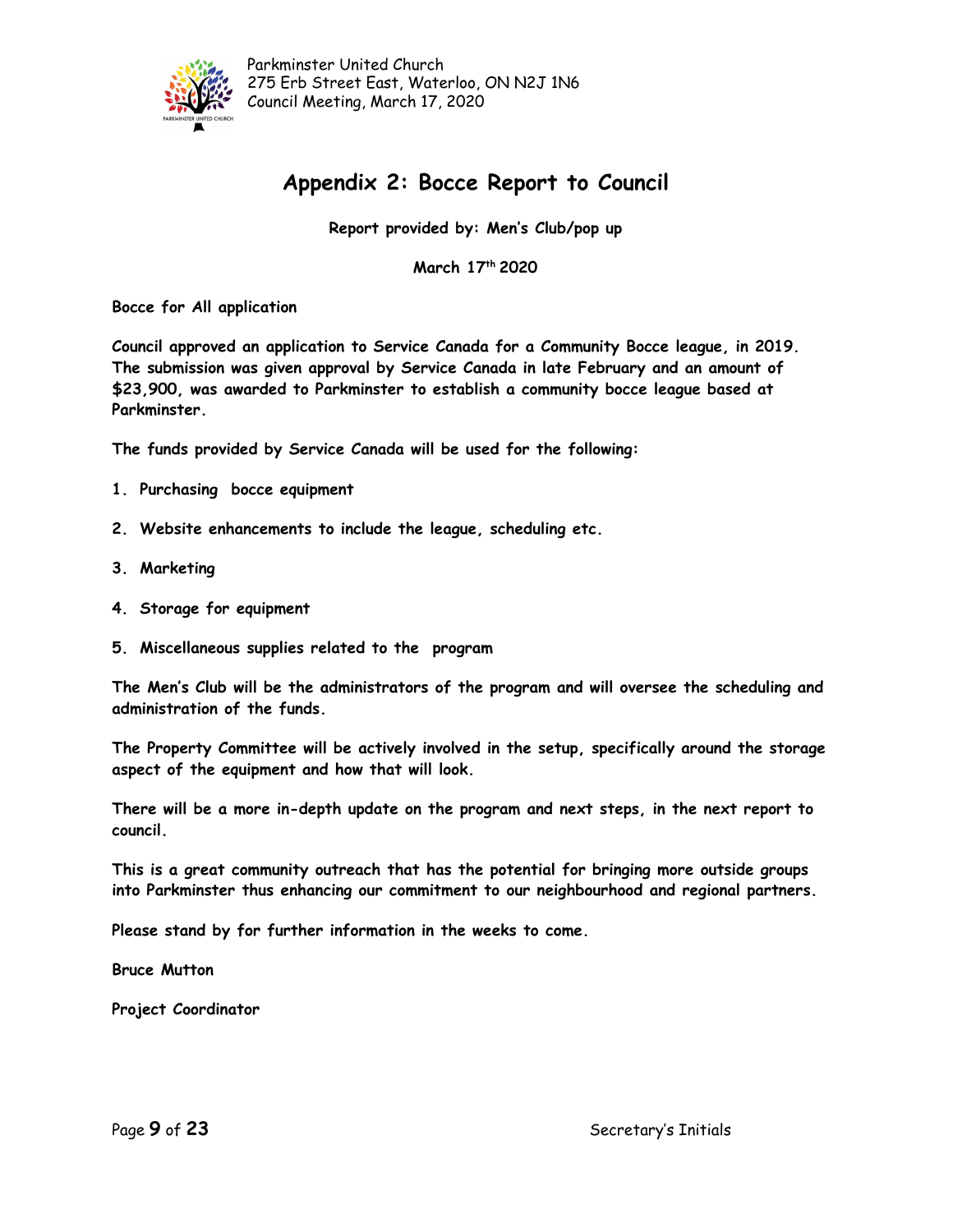

**Appendix 3: EDGE: A Network for Ministry Development**

## **The United Church of Canada**

**3250 Bloor St W, Suite 200, Toronto, ON M8X 2Y4**

**1-800-268-3781 edge@united-church.ca**

**Name of Community of Faith: Parkminster United Church**

**Contact Person: Clare Forde**

**Contact Email: clare.e.forde@gmail.com**

# **Financial Review**

**This form was adapted from the Viability Assessment created by Lesley Harrison for EDGE: <sup>A</sup> Network for Ministry Development**

**This is Form 2 of 3 to be completed for your Viability Assessment. This form asks about the following information:**

- **a) Generosity**
- **b) Investments**
- **c) Building costs and revenues**
- **d) Overall revenue and cost breakdown**

**This document should be completed by a team of people who have responsibility for the finances of your community of faith.**

# **Generosity**

## **Number of Identifiable Givers by Year**

**Percentage Change <sup>=</sup> [ (2019 Number-2015 Number) / 2015 Number ] \*100**

| 2015 | 2016 | 2017 | 2018 | 2019 | Percentage<br>Change (%)       |
|------|------|------|------|------|--------------------------------|
| 180  | 180  | 178  | 181  | 176  | 4%<br>$\overline{\phantom{0}}$ |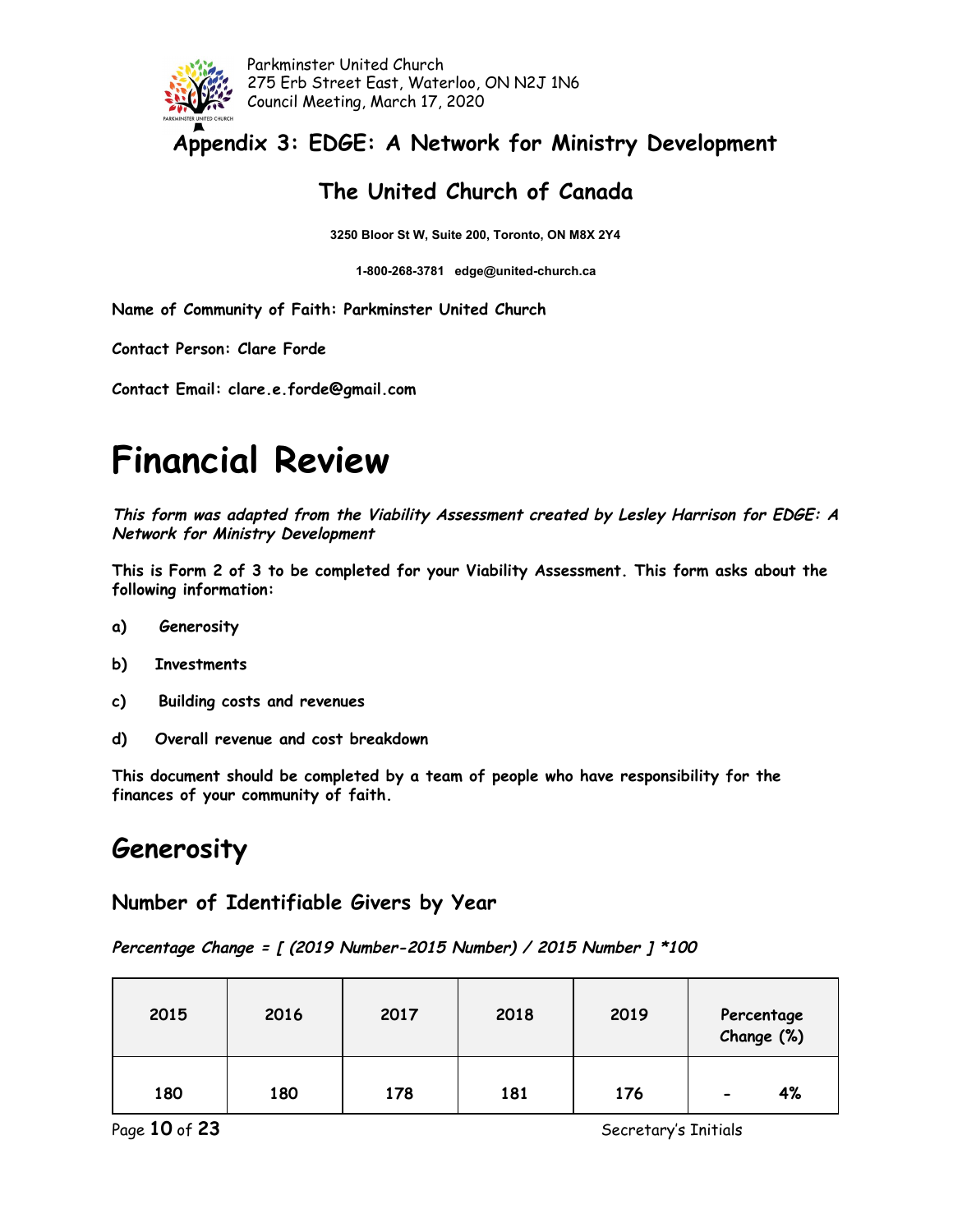

## **Ages of the Identifiable Givers and Amount of Contribution in 2019**

| Age          | Number of<br>Identifiable<br><b>Givers</b> | Total<br>Given-Local,<br>Outreach,<br>Capital, Endow,<br>Benevelent & CE | % Given | Average<br>Amount Given |
|--------------|--------------------------------------------|--------------------------------------------------------------------------|---------|-------------------------|
| $\langle 40$ | 15                                         | 12,000                                                                   | 3%      | \$800                   |
| $40 - 59$    | 66                                         | 120,000                                                                  | 30%     | \$1,818                 |
| $60 - 74$    | 49                                         | 116,000                                                                  | 29%     | \$2,367                 |
| $75+$        | 46                                         | 150,000                                                                  | 38%     | \$3,261                 |
| Total        | 176                                        | 398,000                                                                  |         | \$2,261                 |

**Look at what age groups are responsible for the highest and lowest giving. What are the implications?**

**Not surprisingly, those over age 60 are giving the most. 67% of our households are over age 60. Those under age 40 are not able to give at the level of the older members. Fourteen households are giving more than \$5,000, with half of them below age 75. There is potential for significant financial shortfalls as we lose our oldest members...those over age 75 are giving almost 40% of our offerings. Although we added ten new members in 2019, we're seeing a gradual decline in our membership numbers--241 households in 2015 vs 219 in 2019. We lose members through death, relocation, etc., but as well, our Membership Committee is in touch with those not active and not contributing and moves them to the 'inactive' roll when appropriate (22 members were re-categorized as inactive in 2019).**

**Describe the pattern of congregational giving. In what ways is this being addressed?**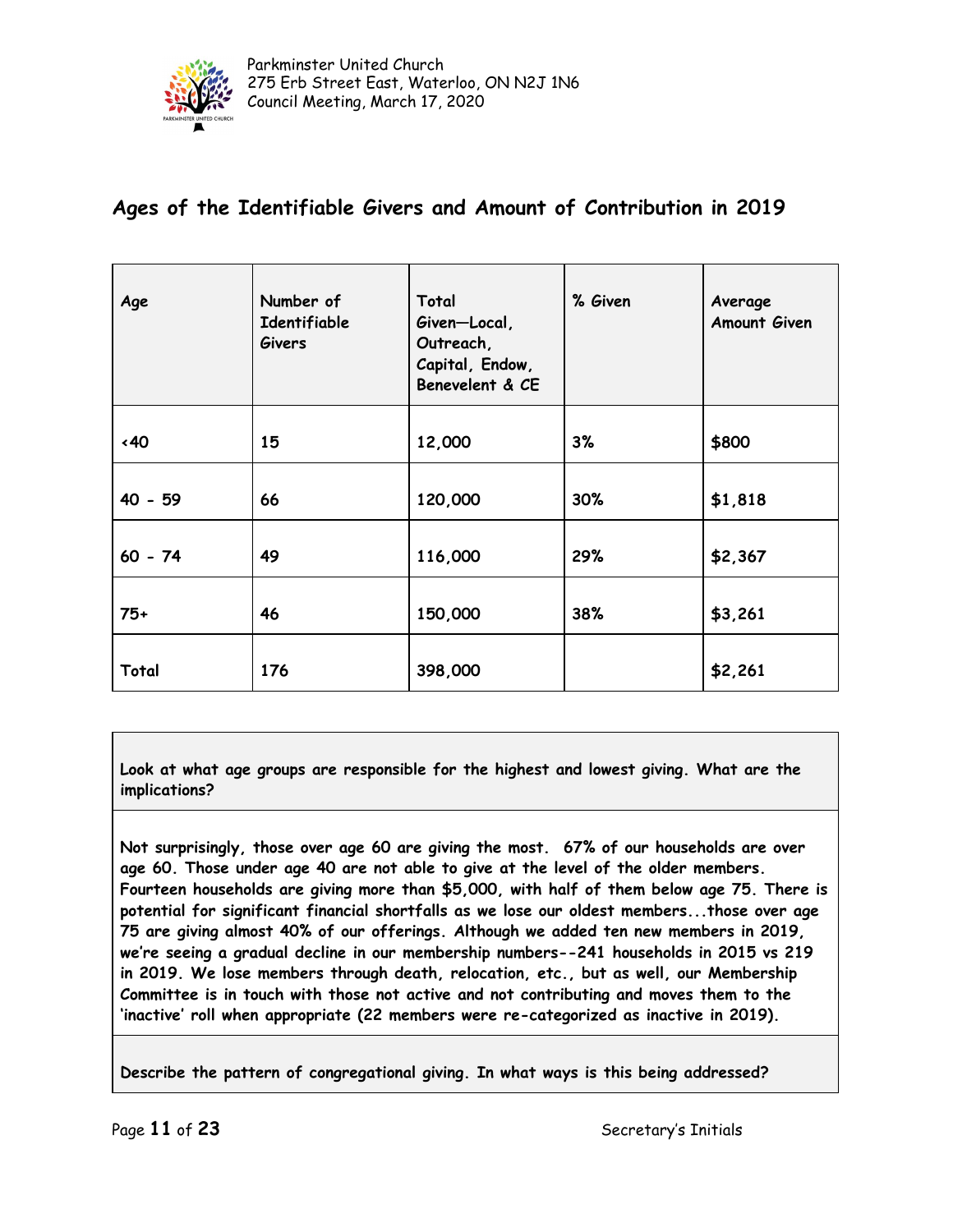

| -we've strenthened our ministry teamgoing to two full-time ministers;<br>-being a welcoming, caring and affirming congregation;<br>-doing very significant outreach for those less fortunate in our community and elsewhere;<br>-engaging members in a very wide range of social and educational activities;<br>-giving others a chance to 'engage' at Parkminster with the hope that it will help grow our<br>membership-food truck events, community BBQ, speaker series, bocce league, Monday<br>morning playgroup, LBGTQ potluck dinners open to the community, etc.<br>-with an exceptional music program;<br>-by involving more than 125 members in the on-going work of the church;<br>-we have grown our rental income and expanded our fundraising (somewhat)<br>-we are engaging with EDGE to pursue revenue growth and outreach possibilities<br>-and most notably in 2019, with a stewardship initiative entitled Inspired To Give which<br>generated an increase of more than \$30,000 in annual givings. | We are addressing this concern in a variety of ways: |
|------------------------------------------------------------------------------------------------------------------------------------------------------------------------------------------------------------------------------------------------------------------------------------------------------------------------------------------------------------------------------------------------------------------------------------------------------------------------------------------------------------------------------------------------------------------------------------------------------------------------------------------------------------------------------------------------------------------------------------------------------------------------------------------------------------------------------------------------------------------------------------------------------------------------------------------------------------------------------------------------------------------------|------------------------------------------------------|
|                                                                                                                                                                                                                                                                                                                                                                                                                                                                                                                                                                                                                                                                                                                                                                                                                                                                                                                                                                                                                        |                                                      |
|                                                                                                                                                                                                                                                                                                                                                                                                                                                                                                                                                                                                                                                                                                                                                                                                                                                                                                                                                                                                                        |                                                      |
|                                                                                                                                                                                                                                                                                                                                                                                                                                                                                                                                                                                                                                                                                                                                                                                                                                                                                                                                                                                                                        |                                                      |
|                                                                                                                                                                                                                                                                                                                                                                                                                                                                                                                                                                                                                                                                                                                                                                                                                                                                                                                                                                                                                        |                                                      |
|                                                                                                                                                                                                                                                                                                                                                                                                                                                                                                                                                                                                                                                                                                                                                                                                                                                                                                                                                                                                                        |                                                      |
|                                                                                                                                                                                                                                                                                                                                                                                                                                                                                                                                                                                                                                                                                                                                                                                                                                                                                                                                                                                                                        |                                                      |
|                                                                                                                                                                                                                                                                                                                                                                                                                                                                                                                                                                                                                                                                                                                                                                                                                                                                                                                                                                                                                        |                                                      |
|                                                                                                                                                                                                                                                                                                                                                                                                                                                                                                                                                                                                                                                                                                                                                                                                                                                                                                                                                                                                                        |                                                      |
|                                                                                                                                                                                                                                                                                                                                                                                                                                                                                                                                                                                                                                                                                                                                                                                                                                                                                                                                                                                                                        |                                                      |
|                                                                                                                                                                                                                                                                                                                                                                                                                                                                                                                                                                                                                                                                                                                                                                                                                                                                                                                                                                                                                        |                                                      |

# **Investments/Trust Funds at Year End**

**Please indicate the amount left in each account at year-end for the past five years.**

| Name of<br>Trust/Fund | 2015    | 2016    | 2017    | 2018    | 2019    |
|-----------------------|---------|---------|---------|---------|---------|
| <b>Endowment Fund</b> | 310,187 | 302,925 | 302,135 | 266,902 | 270,122 |
| <b>Capital Fund</b>   | 46,521  | 48,333  | 45,939  | 40,549  | 48,239  |
|                       |         |         |         |         |         |
|                       |         |         |         |         |         |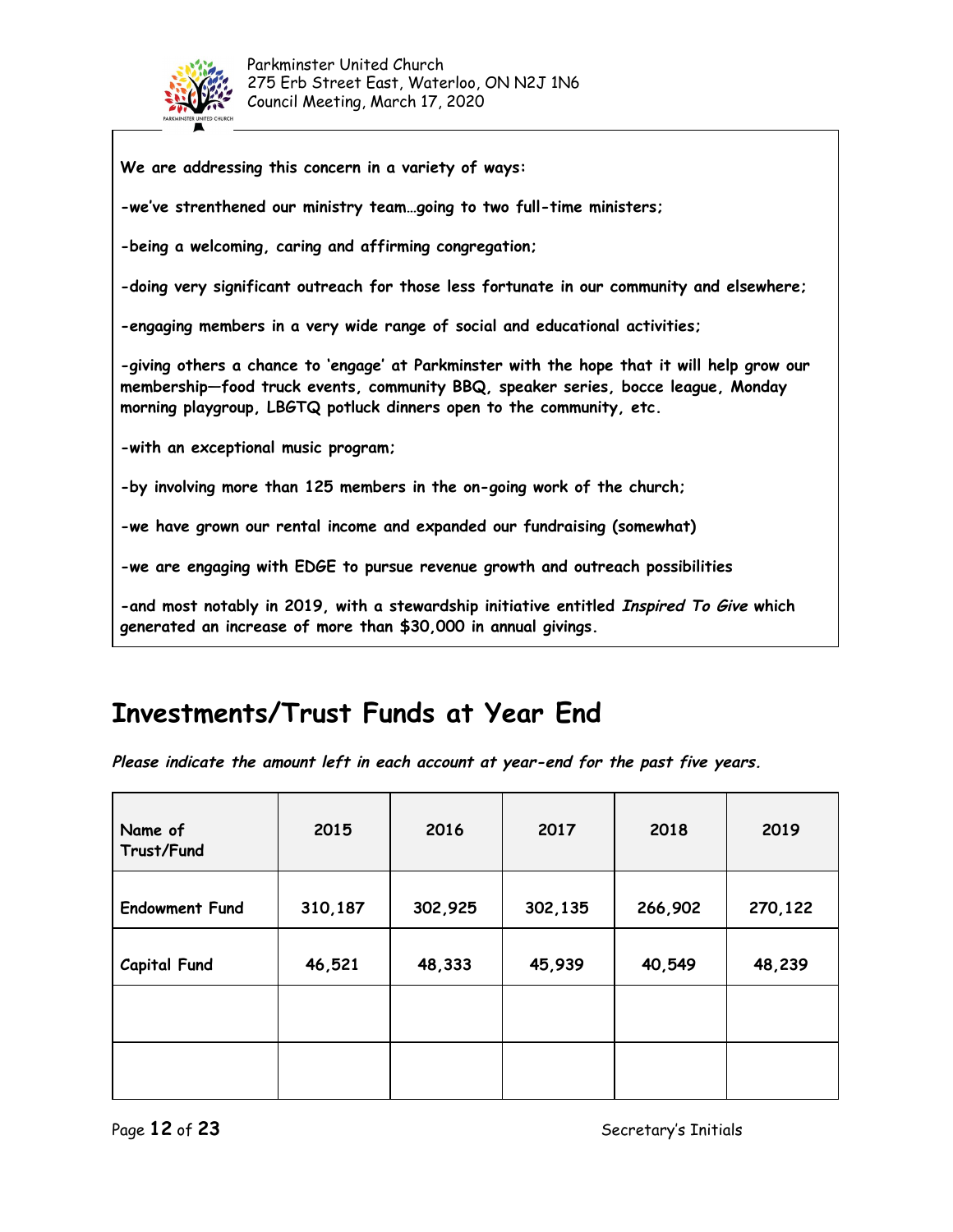

| <b>TOTAL</b>                                                                                                                                                                                                                                                                                                                                                                                                                                                                                                                                                                                                                                                                                                         | 356,708 | 351,258 | 348,074 | 307,451 | 318,361 |  |  |
|----------------------------------------------------------------------------------------------------------------------------------------------------------------------------------------------------------------------------------------------------------------------------------------------------------------------------------------------------------------------------------------------------------------------------------------------------------------------------------------------------------------------------------------------------------------------------------------------------------------------------------------------------------------------------------------------------------------------|---------|---------|---------|---------|---------|--|--|
| Are you drawing upon the principal of your investments and/or trust funds for operating<br>expenses? If so, what trend has emerged over the past 3-5 years?                                                                                                                                                                                                                                                                                                                                                                                                                                                                                                                                                          |         |         |         |         |         |  |  |
| Yes, but to a minor extent--a donor-directed amount of \$500/yr plus \$2,400/yr for<br>salaries from the fund arising from the sale of the manse; and further amounts for special<br>needs--attempting to approximate a 4% payout, depending on investment results. Grants to<br>the operating fund have ranged from \$5,000 to \$21,700 over the past six years. The<br>grant in 2019 was \$7,700. Notwithstanding an accumulated reserve of \$69,000 in our<br>operating fund and a very successful stewardship campaign in 2019 which generated more<br>than \$30,000 of additional annual offerings, there will be growing pressure to meet<br>increasing costs as our older and most generous givers pass away. |         |         |         |         |         |  |  |
| Given the use of investments and/or trust funds, comment on congregational viability.                                                                                                                                                                                                                                                                                                                                                                                                                                                                                                                                                                                                                                |         |         |         |         |         |  |  |

**At a time when society grows increasingly more secular and churches are closing, Parkminster is a vibrant congregation which is more than holding its own. We are an extremely active, caring and inclusive community, with an outstanding music program. To ensure that we continue to thrive, and avoid the necessity of any drastic cost-cutting in the years ahead, we need to find additional ways to generate revenue other than through offerings.**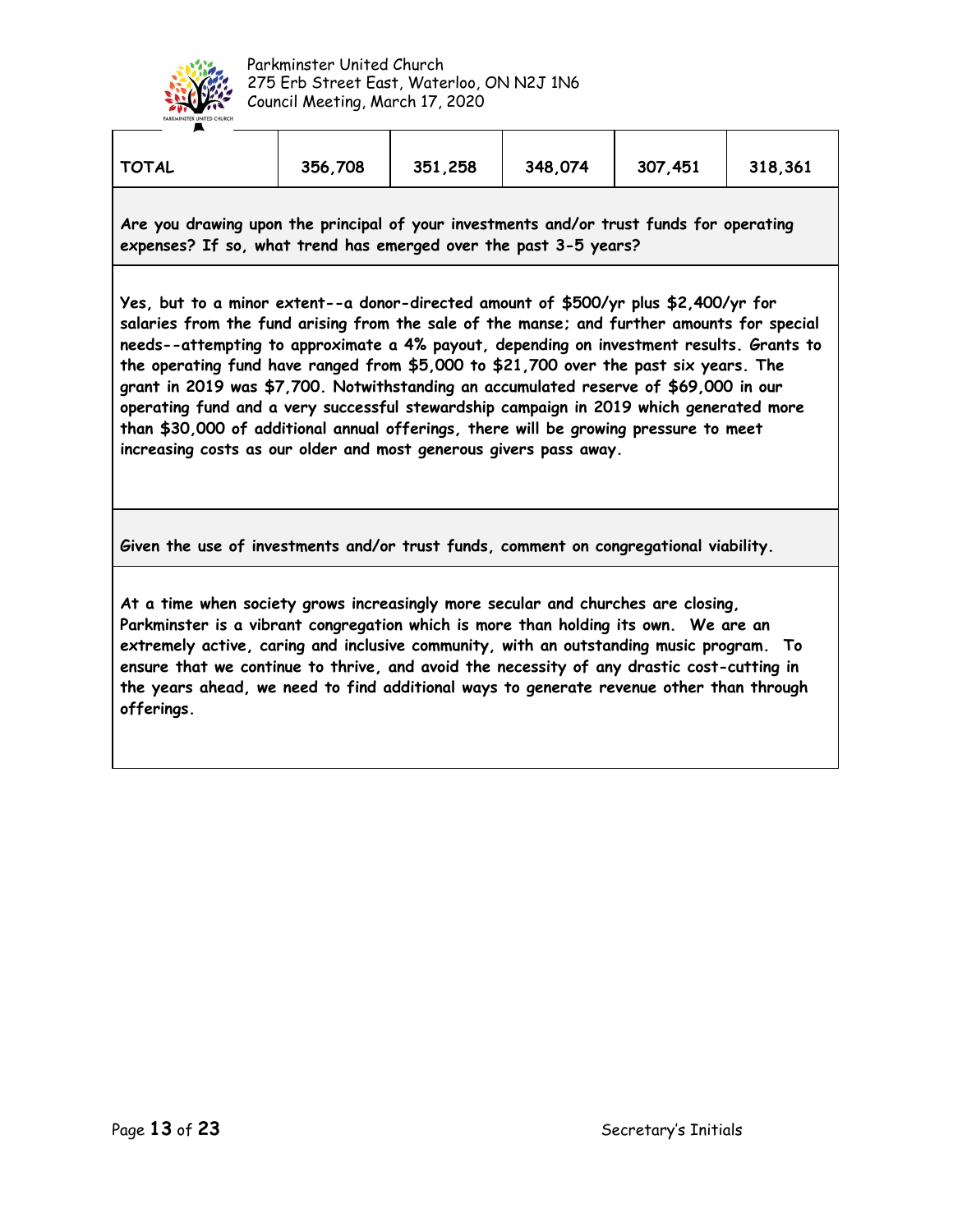

# **Building Finances**

|                                           | 2015    | 2016   | 2017   | 2018   | 2019   |  |  |
|-------------------------------------------|---------|--------|--------|--------|--------|--|--|
| Total Revenue Generated from the Building |         |        |        |        |        |  |  |
| Rental                                    | 14,000  | 15,190 | 15,059 | 17,909 | 24,095 |  |  |
| Parking                                   |         |        |        | 865    | 865    |  |  |
| Other (please specify)                    |         |        |        |        |        |  |  |
| <b>TOTAL</b>                              | 14,000  | 15,190 | 15,059 | 18,774 | 24,960 |  |  |
| <b>Total Building Expenses</b>            |         |        |        |        |        |  |  |
| Utilities/Phone/Interne<br>t              | 24,651  | 19,914 | 19,715 | 20,812 | 25,307 |  |  |
| <b>Bldg/Property Security</b>             |         |        |        |        |        |  |  |
| Computer/Phone                            |         |        |        |        |        |  |  |
| Elevator                                  |         |        |        |        |        |  |  |
| Gas, Hydro, Water                         |         |        |        |        |        |  |  |
| <b>Janitorial Supplies</b>                |         |        |        |        |        |  |  |
| Mtce & Repairs                            |         |        |        |        |        |  |  |
| <b>TOTAL</b>                              | 24,651  | 19,914 | 19,715 | 20,812 | 25,307 |  |  |
| <b>Capital Improvements</b>               | 122,319 | 15,618 | 20,440 | 81,721 | 10,655 |  |  |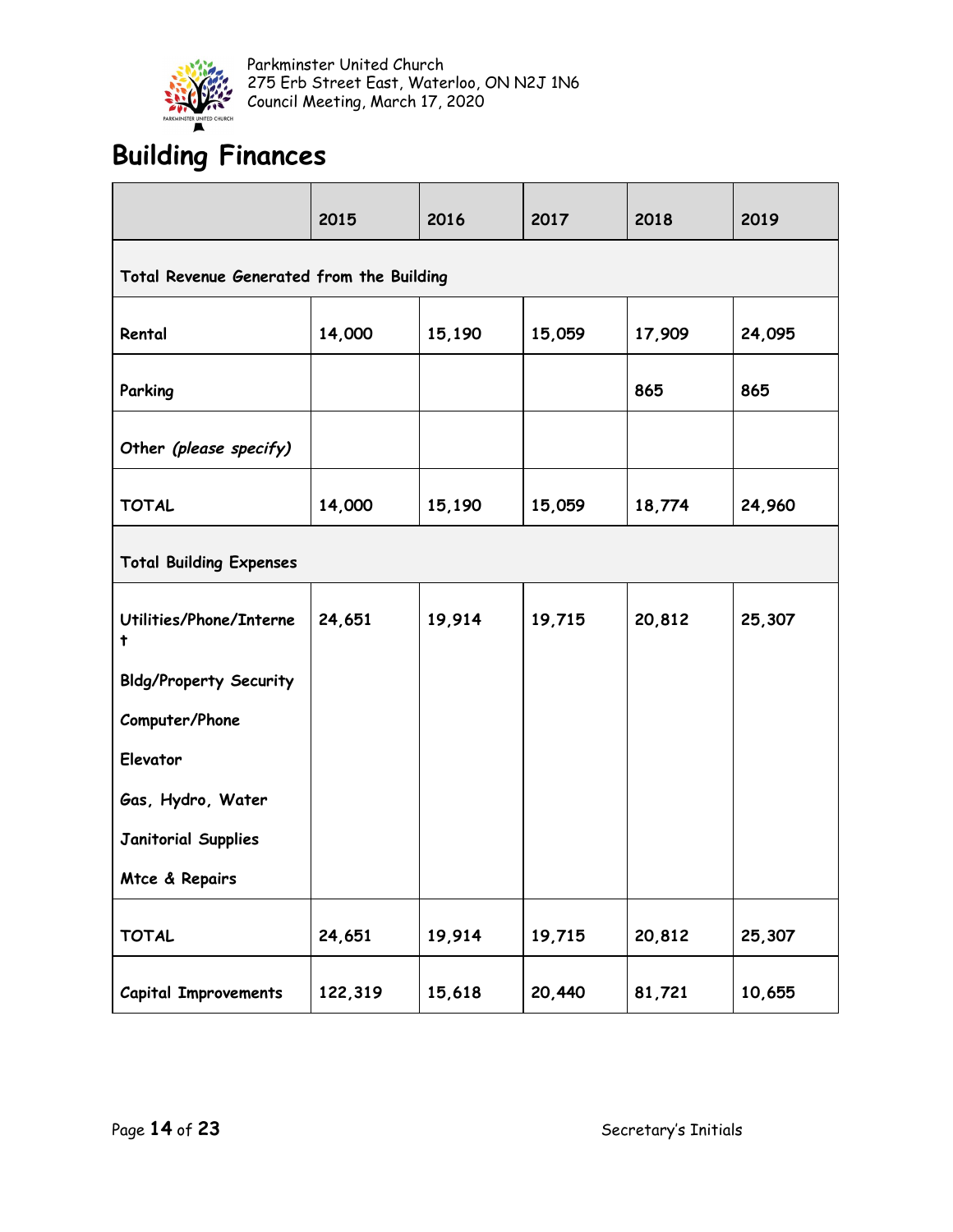

**What percentage of your budget is allocated to building maintenance and repairs? If you do not allocate a percentage, how are maintenance and repairs determined?**

**Our annual 'occupancy' costs represent about 7% of our operating budget.**

**Capital investments over and above that are financed through our capital fund and via grants. In recent years capital expenditures have included \$5,000 in roof repairs, \$50,000 for washroom and entrance renovations, \$15,000 for a chair lift to our choir loft, building a labyrinth, upgrading our sound system, and in 2020 will include equipment to establish a inter-church bocce league.**

**What reserve funds are available for capital improvements and unexpected maintenance?**

**Our capital fund remains consistently in the \$40,000 - \$55,000 range. At January 1, 2020, it stands at \$48,200.**

**Our operating fund accumulated reserve stands at \$69,000.**

**Do you have a fund or process to receive special gifts for the building? If so, what is the balance of that fund and how much does it receive in a typical year?**

**Some members give weekly or monthly to our capital fund.**

**Occasionally we do a special appeal for a capital expenditure. Most recently, we did a small appeal to fund picnic tables for use at our weekly food truck event.**

## **Revenue and Cost Breakdown**

**Please populate the Building Revenue Total and Building Operation Total from the previous table. When the table has been filled in, the percentage change can be calculated by left clicking on "!Zero Divide" to update the field. If the formula does not work, we will fix it when upon return of the forms.**

|              | 2015   | 2016   | 2017   | 2018   | 2019   | 2020          | %      |
|--------------|--------|--------|--------|--------|--------|---------------|--------|
| Revenue Item |        |        |        |        |        |               |        |
|              | Actual | Actual | Actual | Actual | Actual | <b>Budget</b> | Change |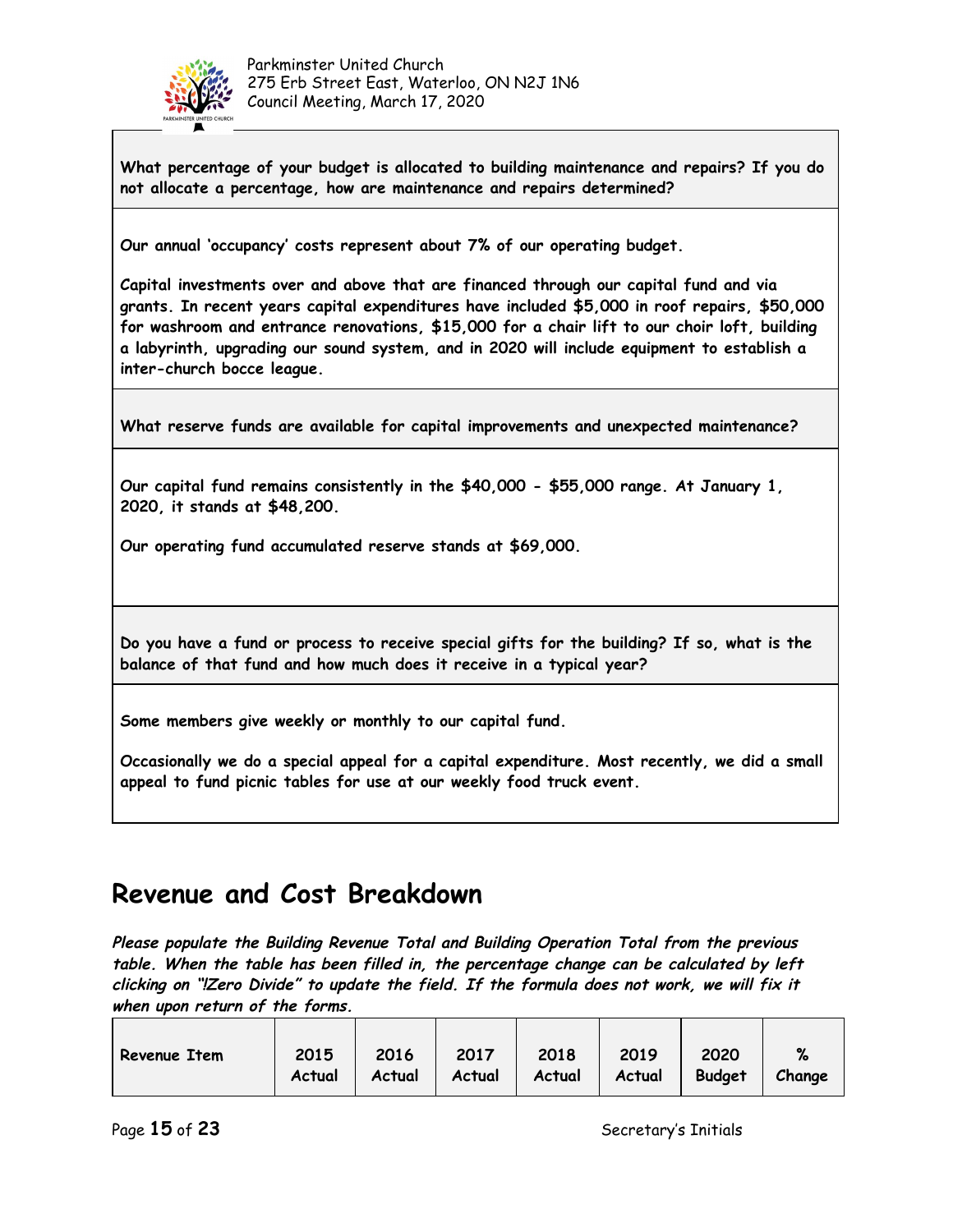

| <b>Local Fund</b><br>Offerings-excludes<br>Outreach, Capital,<br>Benevolent, CE &<br><b>Endowment Funds</b> | 275,179 | 276,010 | 289,863 | 287,239 | 305,943 | 322,000 |  |
|-------------------------------------------------------------------------------------------------------------|---------|---------|---------|---------|---------|---------|--|
| <b>Fundraising/Events</b>                                                                                   | 5,382   | 11,298  | 10,610  | 5,961   | 9,739   | 4,800   |  |
| Rent                                                                                                        | 11,550  | 15,190  | 15,059  | 18,774  | 24,960  | 28,000  |  |
| Other Revenue                                                                                               | 19,238  | 12,671  | 18,993  | 15,112  | 6,614   | 6,000   |  |
| Less Exp for<br>Other Rev &<br>Fundraising                                                                  | 15,282  | 11,142  | 11,584  | 11,918  | 3,943   | 5,000   |  |
| NET REVENUE                                                                                                 | 296,067 | 304,027 | 322,940 | 315,168 | 343,313 | 355,800 |  |
| Cost Item                                                                                                   |         |         |         |         |         |         |  |
| Salary & Benefits                                                                                           | 226,418 | 229,086 | 246,845 | 263,366 | 277,887 | 288,000 |  |
| Ministry & Program                                                                                          | 9,336   | 14,139  | 14,882  | 13,743  | 14,036  | 15,100  |  |
| Office/Admin &<br><b>Insurance</b>                                                                          | 20,641  | 18,200  | 36,374  | 17,009  | 17,179  | 18,000  |  |
| Regional/National<br>Assessment                                                                             | 9,996   | 11,000  | 10,288  | 11,477  | 12,625  | 12,600  |  |
| <b>Bldg Opns</b>                                                                                            | 24,651  | 19,914  | 19,715  | 20,812  | 25,307  | 25,000  |  |
| TOTAL COSTS                                                                                                 | 292,339 | 292,339 | 328,106 | 326,407 | 347,034 | 358,700 |  |
|                                                                                                             |         |         |         |         |         |         |  |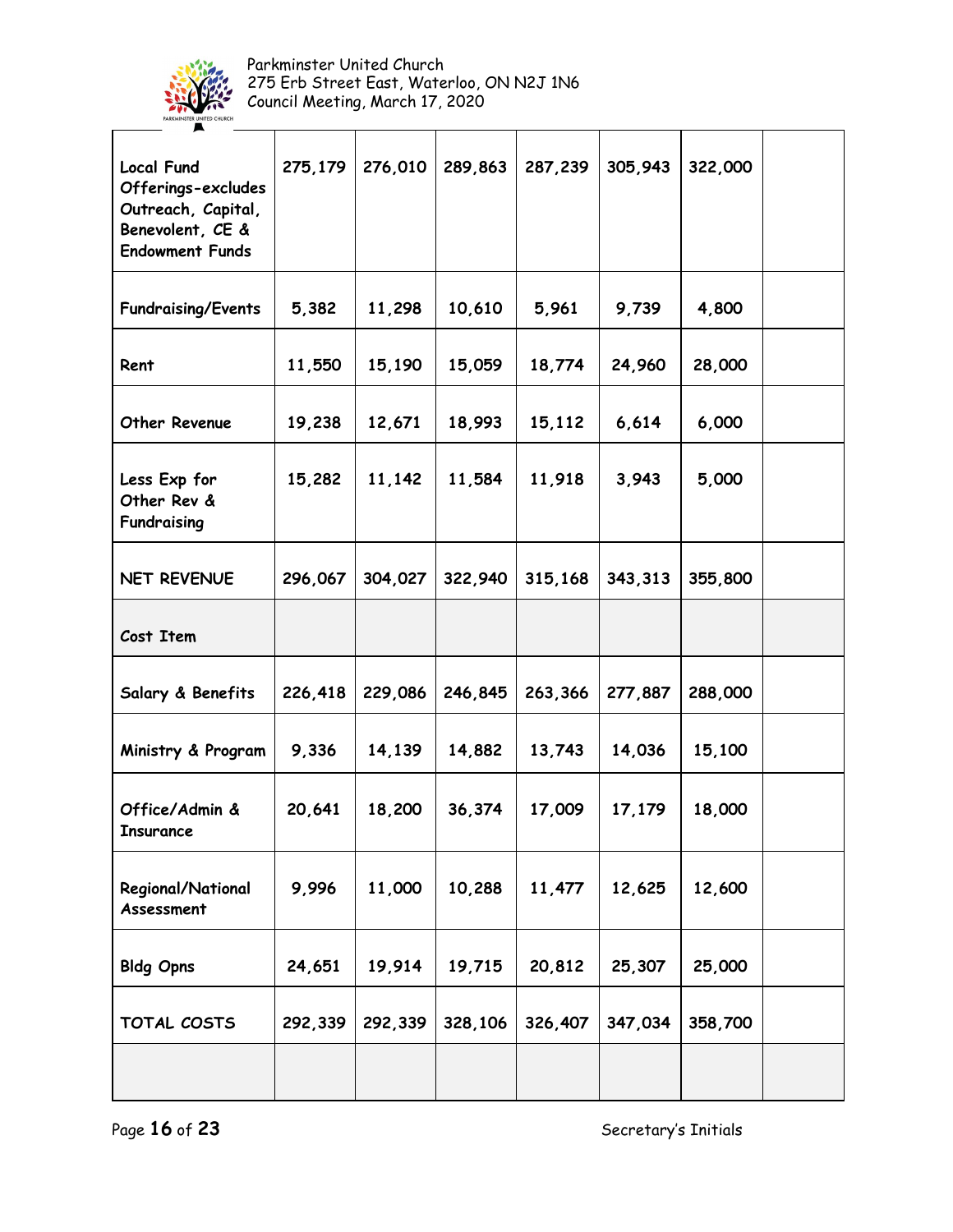

| <b>Optg Fund Surplus</b><br>(Def)                                   | 5,025  | 11,688 | (5, 166) | (11, 239) | (3, 721) | (2,900) |  |
|---------------------------------------------------------------------|--------|--------|----------|-----------|----------|---------|--|
| <b>Endow Fund</b><br>Transfers                                      | 7,906  | 21,181 | 21,714   | 9,253     | 7,760    | 2,900   |  |
| <b>Optg Fund Surplus</b><br>(Def) after Endow<br><b>Fund Grants</b> | 12,931 | 32,869 | 16,548   | (1,986)   | 4,039    |         |  |

**What is the pattern emerging with regard to your surpluses or deficits?**

**Over the past three years, we have had operating deficits, alleviated to a large extent by grants from our endowment fund. We anticipate a continuation of that pattern as our expenses grow, and as our oldest and most generous givers pass away.**

**What factors are creating this pattern?**

**Although we are a vibrant church and continue to attract new members, the younger generation can't/don't give at the level of our older members, and our costs continue to rise. We are living in an increasingly secular society—hence the closing of so many churches across Canada.**

**What steps are in place to consider the pattern and address it in terms of viability?**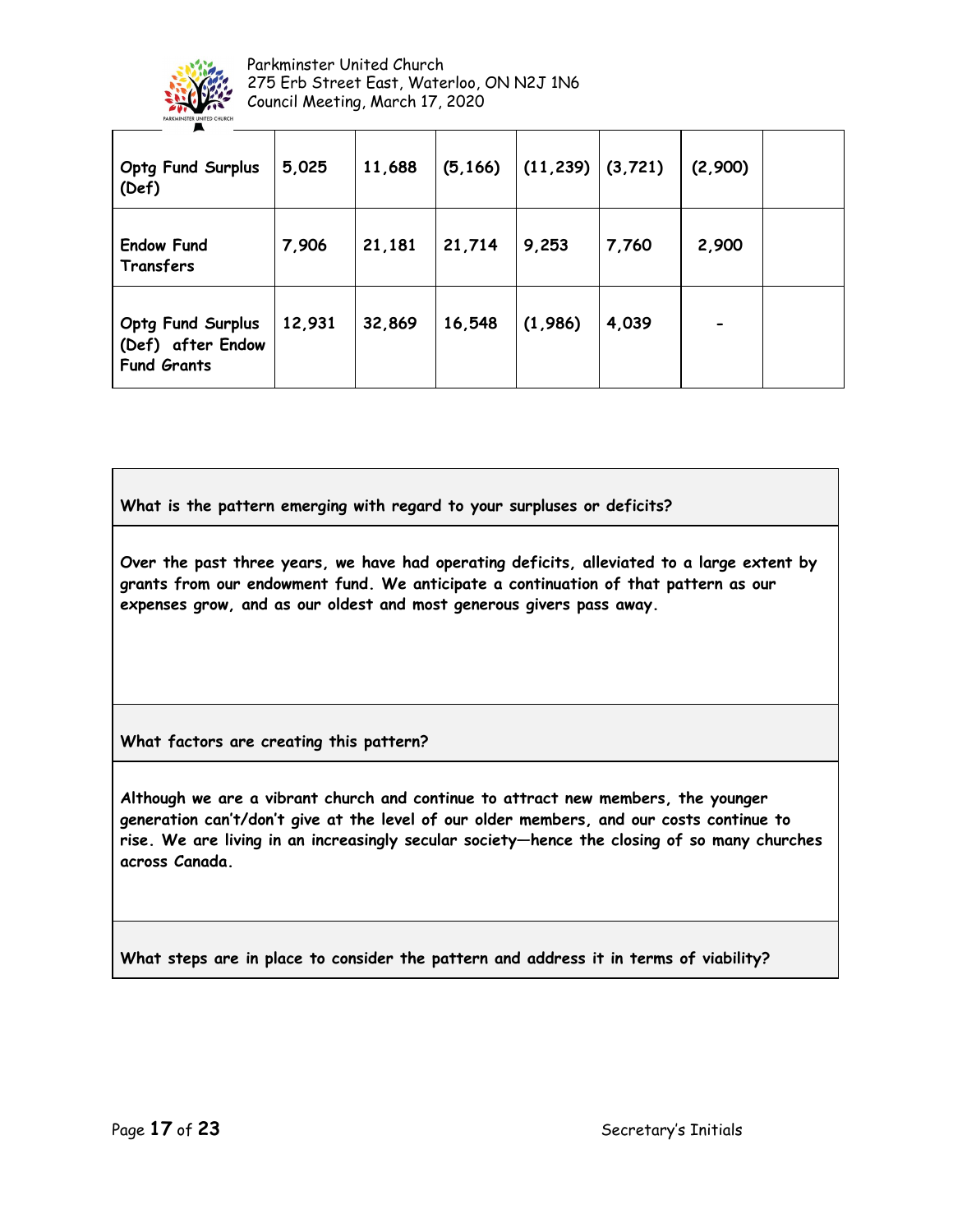

**There are many steps being taken to ensure our future viability:**

**- We decided in 2017 to move to two full-time ministers. We now have a very strong ministry team.**

**-Our 2019 stewardship initiative was very successful, and there will now be a focus on legacy giving.**

**-We have increased the number of households on PAR-now almost half of our members are on PAR.**

**-We are working to expand our program for children and youth, and we host a Monday morning playgroup open to any family in the community.**

**-We invest heavily in our music program, which attracts new members. We have an exceptional music director.**

**-We are doing a better job of 'marketing' Parkminster via Facebook, our website, our road sign and a video monitor in the church entrance.**

**-We are in the 4 th year of weekly food truck events, and in 2020 initiated a monthly 'speaker series'-- both outreach initiatives, but also a means of attracting those nearing or in retirement who would like to be a part of the Parkminster community**

**Do you receive funding from outside grant sources (i.e. not from your region or United Church grant programs)?**

**Yes, we have utilized federal and provincial government grants to employ summer students, to build a labyrinth, to install a chair lift, to purchase bocce equipment to start a bocce league, etc.**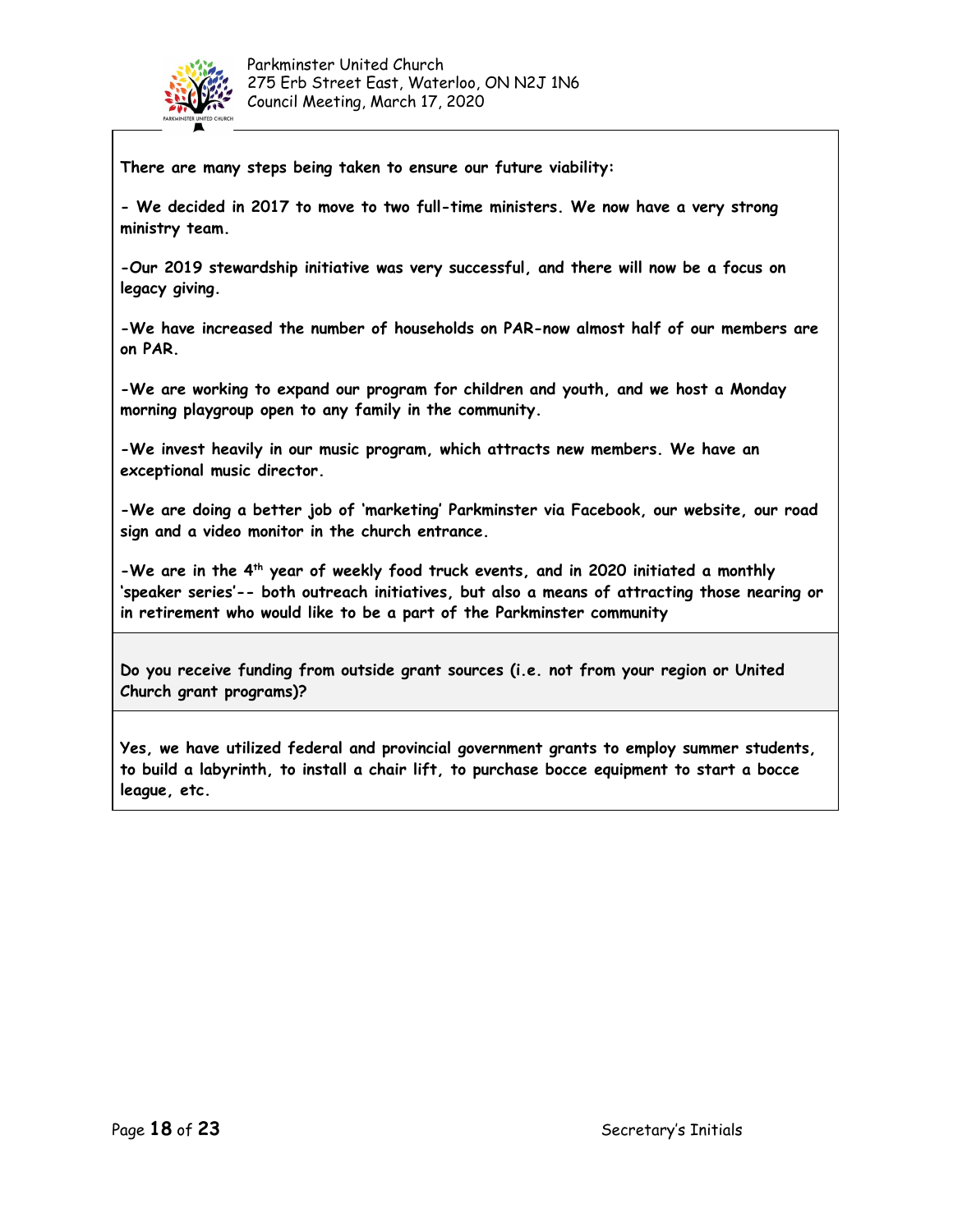

## **Appendix 4: Balance Sheet (29 February 2020)**

**Total (\$)**

| Assets                         |              |
|--------------------------------|--------------|
| <b>Current Assets</b>          |              |
| Cash and Cash Equivalent       |              |
| Chequing                       | 44,728.37    |
| <b>Savings</b>                 | 300,552.09   |
| Total Cash and Cash Equivalent | \$345,280.46 |
| <b>Total Current Assets</b>    | \$345,280.46 |
| <b>Total Assets</b>            | \$345,280.46 |
| <b>Liabilities and Equity</b>  |              |
| Liabilities                    |              |
| <b>Current Liabilities</b>     |              |
| Accrued expenses               | 328.00       |
| Due to Benevolent Fund         | 9,524.20     |
| Due to Capital Fund            | 51,734.00    |
| Due to CE Fund                 | 6,036.00     |
| Due to G5 Misc Refugee Support | 0.00         |
| Due to Outreach Fund           | 3,254.76     |
| <b>Broadview</b>               | 785.00       |
| <b>General Outreach</b>        | 2,592.00     |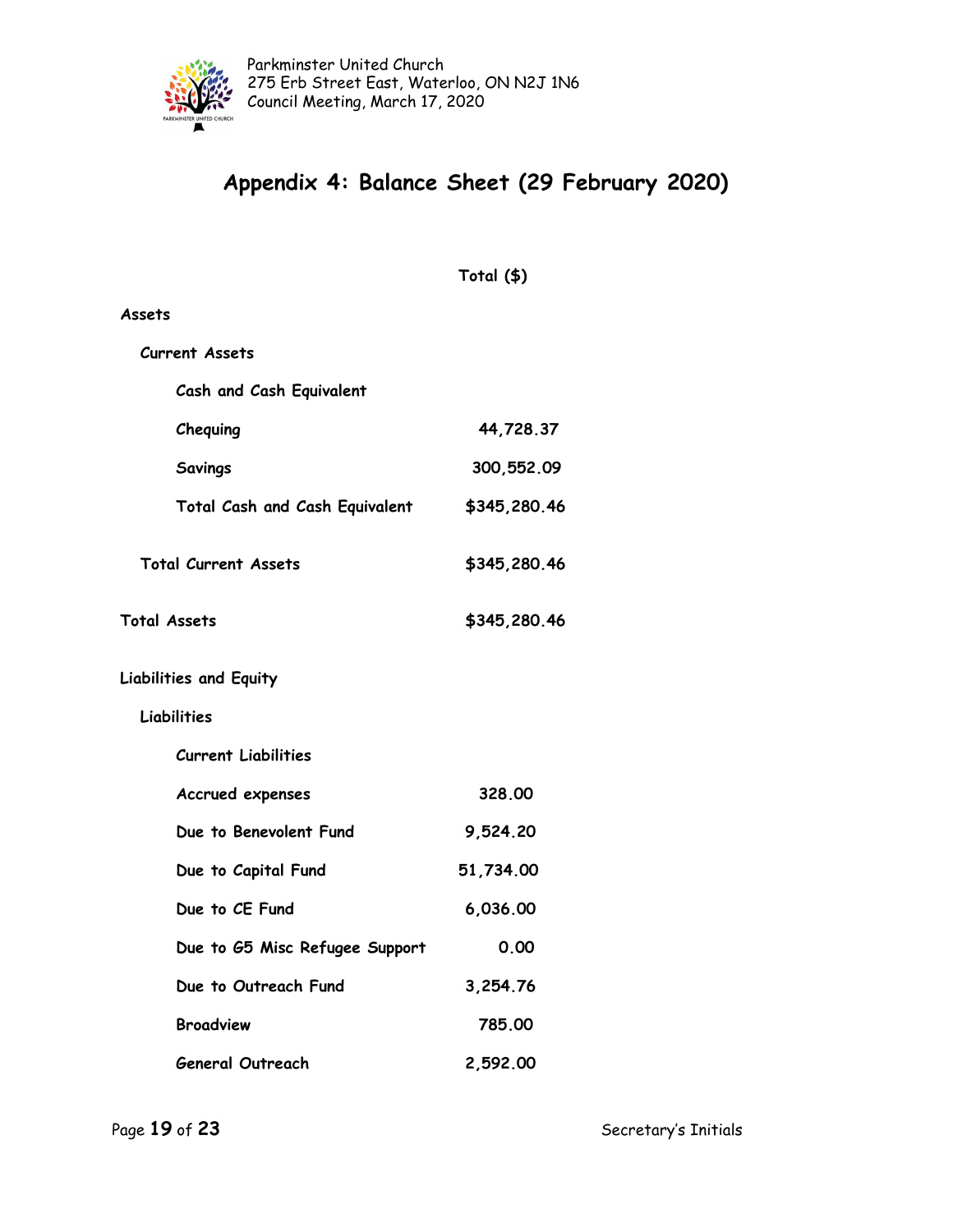

| Total Due to Outreach Fund       | \$6,631.76   |
|----------------------------------|--------------|
| Due to Parkminster Refugee Fund  | 30,436.00    |
| Due to SAH Dabab                 | 36,586.00    |
| Due to SAH Mhd Talal Arab        | 34,307.00    |
| Due to SAH Mohamed Alshaar       | 35,461.00    |
| Due to SAH Mohammed Al Adawi     | 35,264.00    |
| Due to the Local Fund            | 11,855.50    |
| GST/HST Payable                  | $-2.59$      |
| <b>HST Payable</b>               | 5,630.50     |
| <b>Total Current Liabilities</b> | \$263,791.37 |
| <b>Total Liabilities</b>         | \$263,791.37 |
| Equity                           |              |
| <b>Opening Balance Equity</b>    | 68,927.00    |
| <b>Retained Earnings</b>         | $-0.13$      |

**Total Equity \$81,489.09**

**Total Liabilities and Equity \$345,280.46**

**Profit for the year 12,562.22**

**Tuesday, Mar 31, 2020 08:19:01 AM GMT-7 - Accrual Basis**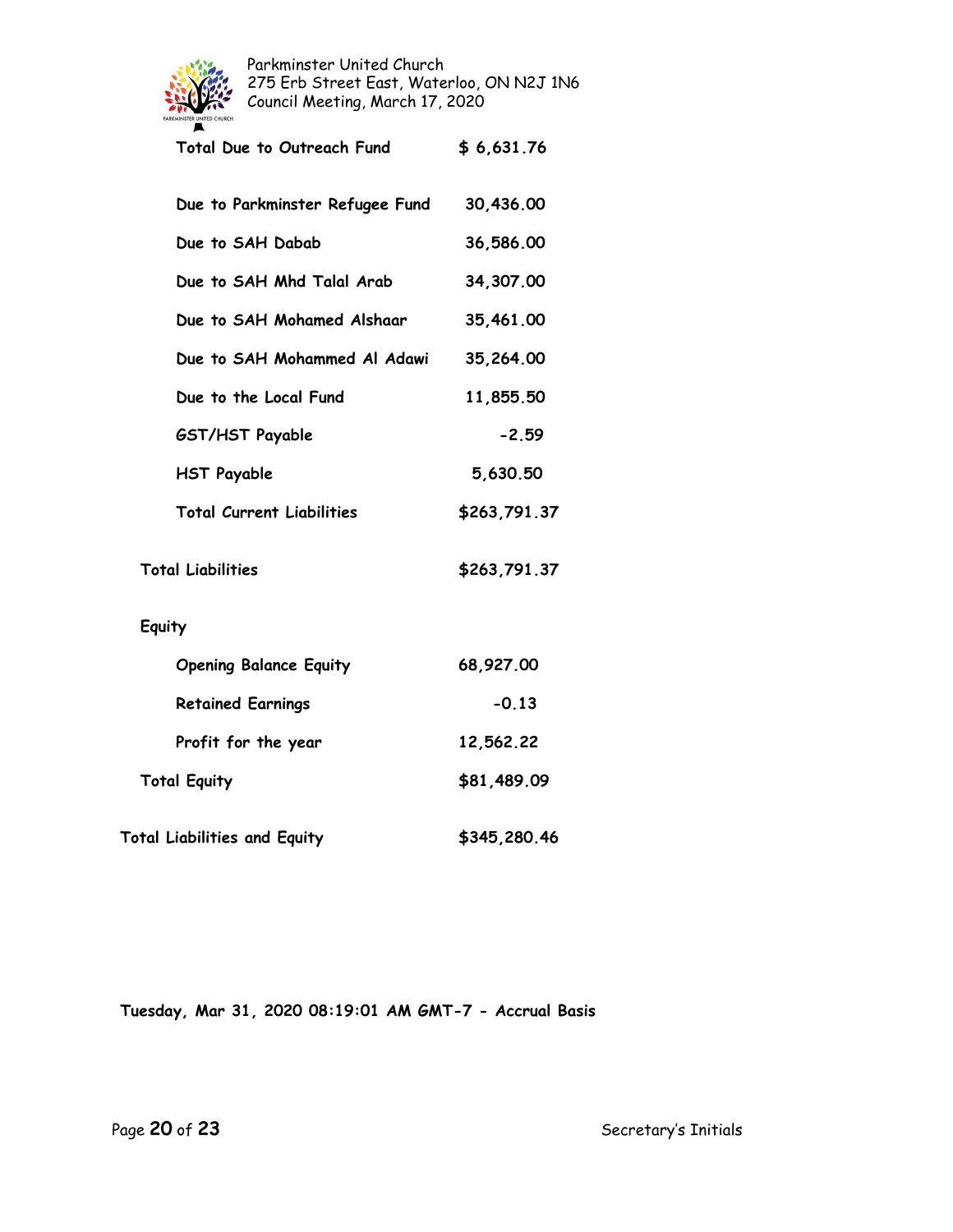

## **Appendix 5: Profit & Loss Statement (January - February, 2020)**

|                                | Total       |
|--------------------------------|-------------|
| <b>INCOME</b>                  |             |
| <b>Endowment Fund Transfer</b> | 2,900.00    |
| Offerings                      |             |
| <b>Members</b>                 | 42,507.64   |
| Assessment fees                | 2,310.00    |
| Choral Scholar                 | 2,080.00    |
| Non-tax-receipt donations      | 18,300.46   |
| <b>Total Members</b>           | \$65,198.10 |
| Non-members                    | 878.35      |
| <b>Total Offerings</b>         | \$66,076.45 |
| Other income                   |             |
| <b>Interest</b>                | 407.22      |
| Miscellaneous income           | 7.60        |
| <b>Total Other income</b>      | \$414.82    |
| <b>Rental Income</b>           | 5,165.00    |
| <b>Special Events</b>          |             |
| <b>Speaker Series</b>          | 519.50      |
| <b>Total Special Events</b>    | \$519.50    |
| <b>Total Income</b>            | \$75,075.77 |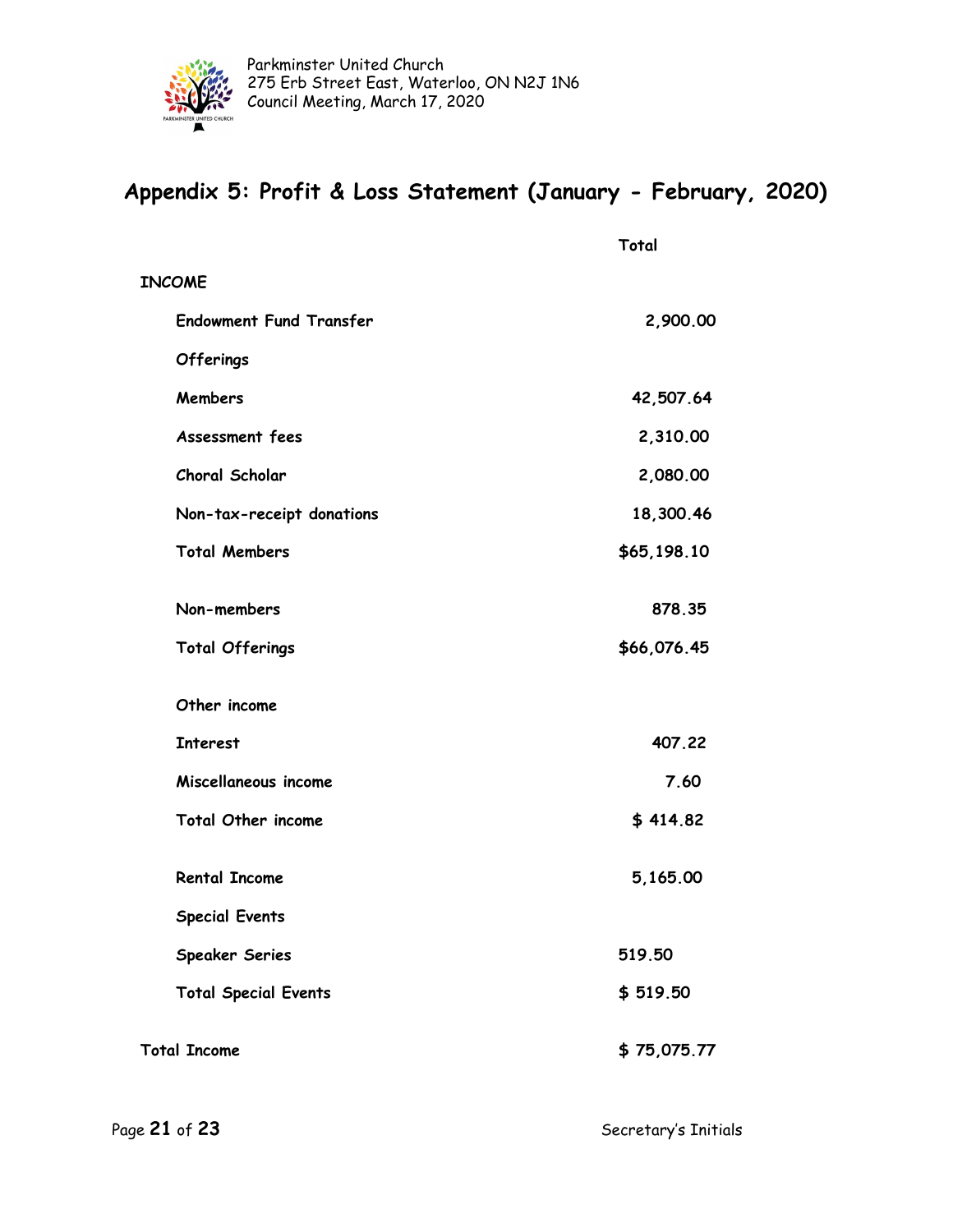

| COST OF GOODS SOLD             |             |
|--------------------------------|-------------|
| Cost of Goods Sold             |             |
| <b>Event Expenses</b>          |             |
| <b>Community Outreach</b>      | 100.00      |
| <b>Total Event Expenses</b>    | \$100.00    |
| Total Cost of Goods Sold       | \$100.00    |
| Total Cost of Goods Sold       | \$100.00    |
| <b>GROSS PROFIT</b>            | \$74,975.77 |
| <b>EXPENSES</b>                |             |
| <b>Facilities</b>              |             |
| Computer/Internet/Phone        | 237.79      |
| Gas                            | 527.70      |
| Hydro                          | 679.15      |
| <b>Janitorial Supplies</b>     | 49.85       |
| <b>Repairs and Maintenance</b> | 1,076.54    |
| Water                          | 388.96      |
| <b>Total Facilities</b>        | \$2,959.99  |
| <b>Ministry Expenses</b>       |             |
| Communications                 | 2,533.29    |
| <b>Inclusive Committee</b>     | 124.95      |
| <b>Minister Travel</b>         | 37.26       |
| Ministry Expenses - Other      | 240.00      |
| <b>Music</b>                   | 521.57      |
|                                |             |

Page 22 of 23 **Secretary's Initials**